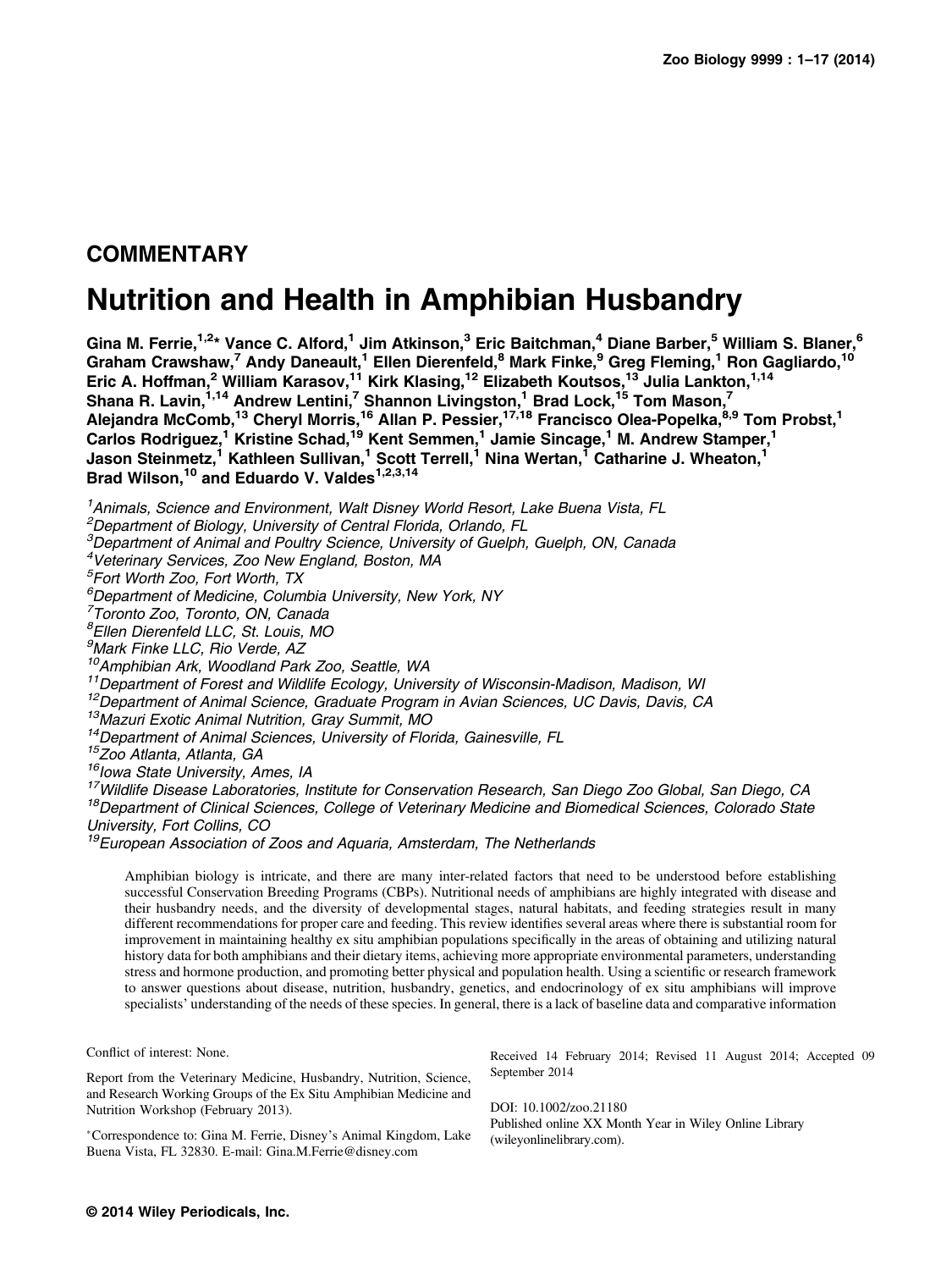for most basic aspects of amphibian biology as well as standardized laboratory approaches. Instituting a formalized research approach in multiple scientific disciplines will be beneficial not only to the management of current ex situ populations, but also in moving forward with future conservation and reintroduction projects. This overview of gaps in knowledge concerning ex situ amphibian care should serve as a foundation for much needed future research in these areas. Zoo Biol. XX:XX–XX, 2014.  $\degree$  2014 Wiley Periodicals, Inc.

Keywords: aquarium; disease; ex situ; husbandry; life stage; nutrition; pathology; population; research; vitamin; water; zoo

# **INTRODUCTION**

Understanding the many facets of amphibian biology is paramount in establishing a successful Conservation Breeding Program (CBP), which are mandated by the IUCN's Amphibian Conservation Action Plan for amphibian conservation and recovery plans [Gascon et al., 2007]. The Class Amphibia itself is a complex and diverse group, characterized by species living in most ecosystems that require some form of water at early life stages. Some of the complex issues that are not fully understood in amphibian management include the cutaneous physiology related to skin and the transport of water and nutrients via skin or gastrointestinal tract, the complex life histories with the timing of metamorphosis, and varying needs for species at each life stage. In addition to these life histories, each species also has diverse ecological needs and is sensitive to small shifts in environmental variables that can have great effects on individual or population health and persistence. The manuscript that follows is a review of the complex needs of amphibians maintained in CBPs and the current problems facing the experts who manage these populations.

#### Issues in Nutrition

Nutritional needs of amphibians are highly integrated with their veterinary and husbandry needs, and the diversity of developmental stages, natural habitats, and wild‐type feeding strategies will result in many different recommendations for proper care and feeding. At this time, however, information is somewhat limited and thus some generalities must be made that should be refined in the future.

#### Nutrient Metabolism

Energy demands of amphibians vary by species and life stage [Clayton, 2005]. Resting and active metabolic rates are generally higher for anurans compared to salamanders, and for terrestrial species compared to aquatic species [Gatten et al., 1992; Hillman et al., 2009]; both metabolic rate and rate of digestion increase with ambient temperature. Rates of energy intake of amphibians have been estimated by clinical experience [Hadfield et al., 2006], although may not be consistent either over the short term (e.g., number of meals eaten in a week) [Jorgensen, 1989], or longer time frames (e.g., pronounced annual rhythm in food intake with a period of hyperphagia, growth, and fat deposition followed by a period of aphagia and weight loss). Correspondingly, the mass of the

digestive system and associated energy requirements may change several fold during the annual cycle [Naya and Bozinovic, 2004], such as during aestivation or hibernation, for entrainment of reproduction [Brenner and Brenner, 1969; Browne and Zippel, 2007]. Energy deposition in the form of fat (body condition), along with hibernation periods, have been directly linked to reproductive output including fecundity and fertilization success [e.g., Brenner, 1969; Browne et al., 2006; Browne and Zippel, 2007] and thus should be carefully considered in the nutrients fed ex situ amphibians.

Water balance is critical to amphibian nutrition. In general, amphibian skin is highly glandular and vascularized but has a reduced stratum corneum, which makes it permeable to water and many fat‐soluble compounds. The skin is also a major site for electrolyte uptake or loss depending on the osmolarity of the water or soil in the habitat [Cereijido et al., 1964; Farquhar and Palade, 1964; Campbell et al., 2012]. Water salinity can represent a major physiological stress in amphibians [Bennett and Johson, 1973; Balinsky, 1981; Boutilier et al., 1992; Christy and Dickman, 2002; Sanzo and Hecnar, 2006]. Some amphibians have evolved adaptations for brackish water containing high electrolyte concentrations [Katz, 1989; Gomez‐Mestre and Tejedo, 2003] whereas others are intolerant and require fresh water with low levels of electrolytes [Smith et al., 2007]. The electrolyte concentration and balance of substrates is an area where species-specific ranges may need further investigation and refinement. In many species the skin contributes more sodium uptake than does the diet. In the case of potassium, diet is typically the primary source. Calcium is actively transported across the skin, thus water can be an important source for many species. Amphibians (primarily anurans) can store considerable amounts of calcium carbonate in their paravertebral lime sacs, which can be mobilized during periods of high demand such as metamorphosis or injury [Schlumberger and Burk, 1953; Pilkington and Simkiss, 1966; Stiffler, 1993; Wongdee and Charoenphandhu, 2013].

Observational evidence indicates that most species of amphibians do not drink water even when it is easily available; uptake of water occurs predominantly from cutaneous uptake together with input from preformed water in food and metabolic water production [Hillman et al., 2009]. Thus amphibians can have very high cutaneous evaporative water loss when humidity is low, and experience net water uptake when exposed to moisture. Cutaneous water uptake is especially important in many terrestrial species and is accomplished by the highly permeable skin in the ventral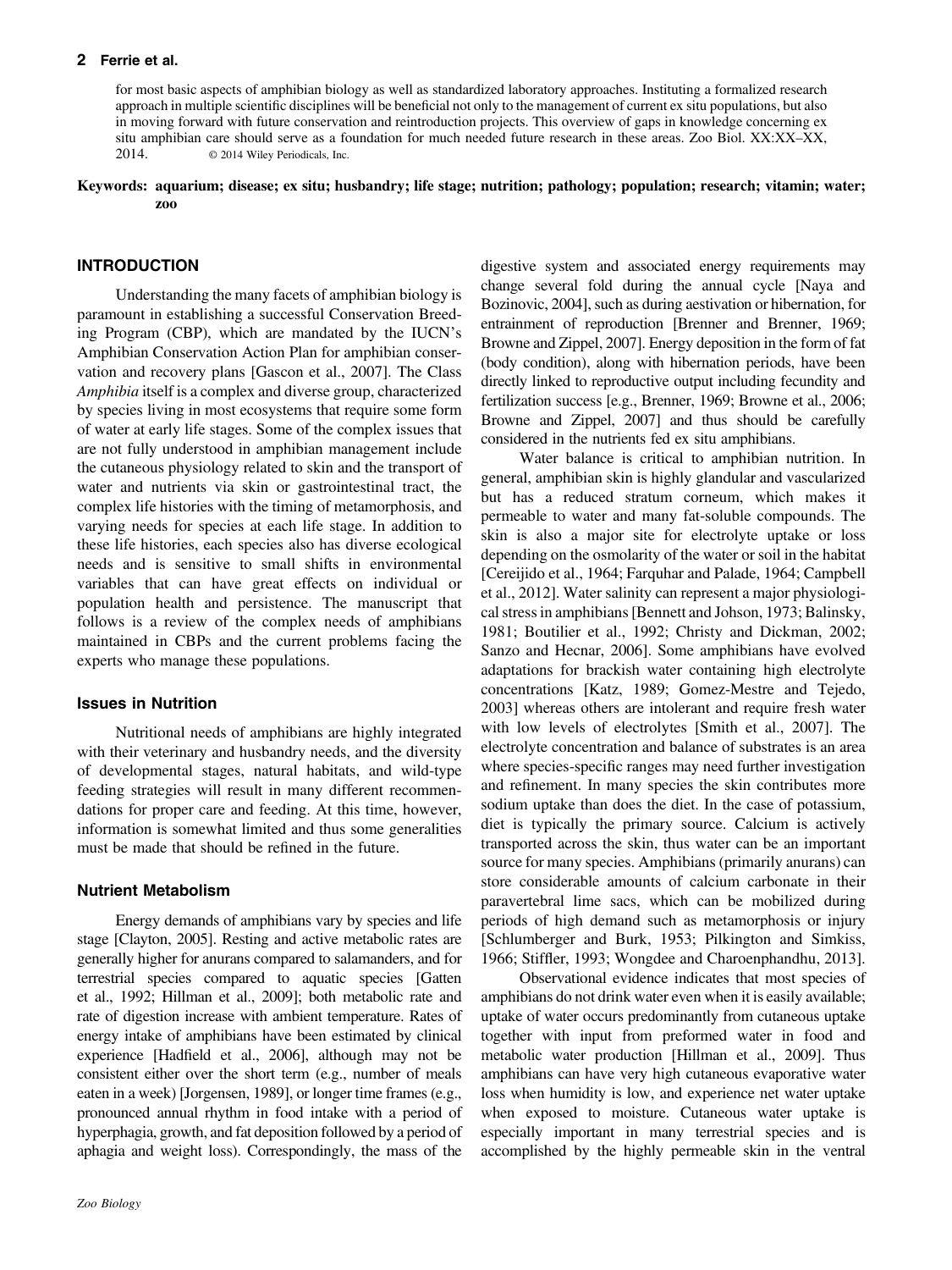pelvic region. Terrestrial anurans display a distinct cutaneous absorbing posture where their pelvic skin is pressed onto areas of high moisture or standing water for extended periods of time. Cutaneously absorbed water is processed by the kidneys and the hypotonic urine produced is stored in a large bladder attached to the cloaca. This stored water can be resorbed and used to defend against dehydration [Jorgensen, 1994; Hillman et al., 2009]. In addition to mechanisms of water uptake and storage, some anurans have reduced water evaporation through skin due to waxy secretions, enabling survival in arid and semi‐ arid conditions [e.g., Navas et al., 2004].

Nitrogen metabolism varies in amphibians with life stage and adult habitat, and nitrogen excretion strategy impacts the requirement for amino acids (in vertebrates that have been studied). Ammonia is metabolically inexpensive to excrete but very toxic and requires an aquatic environment for elimination, uric acid is expensive to synthesize but economical in terms of water needs for excretion, and urea is intermediate. Most amphibian larvae and aquatic adults are ammonotelic, while urea excretion is common in non‐aquatic adults [Brown et al., 1959; Cragg et al., 1961; Atkinson, 1992]. Uric acid excretion is much less common in amphibians but occurs in several arboreal species that have skin that is very resistant to cutaneous water loss. Ammonotelic and uricotelic species lack an active urea cycle and thus have a relatively high dietary requirement for arginine, while the synthesis of uric acid increases the requirements for glycine and methyl groups originating from methionine. Although these nutritional relationships have not been well studied in amphibians, they should be considered when examining requirements because specific amino acid needs are likely to have a strong dependency on habitat and diet.

#### **Malnutrition**

A variety of disease conditions attributed to nutritional deficiency or excess have been reported in amphibians in breeding programs [Wright and Whitaker, 2001; Densmore and Green, 2007]. Vitamin deficiencies (particularly thiamin, but also other B‐vitamins) have been proposed due to incidence of neurological and musculo‐skeletal abnormalities associated with spindly leg syndrome and paralysis [Wright and Whitaker, 2001; Crawshaw, 2003]. The most important nutritional diseases recognized in recent years are associated with insect-based diets that have improper Ca:P ratios, and are generally deficient in fat‐soluble vitamins such as vitamin A.

#### Vitamin A Deficiency

Vitamin A deficiency was first described as the "short tongue syndrome" (STS) in endangered Wyoming toads (Anaxyrus baxteri) that were part of a CBP [Pessier et al., 2005; Pessier, 2013]. Toads with STS would strike at prey items but were unable to prehend food giving the appearance of a shortened tongue. Histopathologic examination of the tongue from severely affected animals revealed replacement of the normal mucus‐producing epithelium of the tongue with a keratinizing stratified squamous epithelium (squamous metaplasia). The observation of squamous metaplasia is a recognized indicator of vitamin A deficiency in mammals, birds and reptiles [Wolbach and Howe, 1925; Elkan and Zwart, 1967; Aye et al., 2000]. Subsequent investigation revealed very low liver retinol (vitamin A) concentrations in affected Wyoming toads. Clinical and pathologic findings suggestive of hypovitaminosis A have now been observed in a variety of ex situ amphibians including representatives of the families Bufonidae, Dendrobatidae, Hylidae, Ranidae, and Rhacophoridae [Sim et al., 2010; Pessier, 2013; Rodriguez and Pessier, 2014; this issue]. Because most ex situ amphibians are fed diets based on cultured insects (e.g., domestic crickets, Acheta domesticus and mealworms, Tenebrio molitor) that are generally poor sources of vitamin A, it is likely that vitamin A deficiencies are more common than currently suspected, and other consequences of hypovitaminosis A such as poor reproductive success, reduced survival of tadpoles, and immune system dysfunction could have significant impacts on the success of amphibian breeding programs.

There are no standardized criteria for the diagnosis of hypovitaminosis A in amphibians. In practice, combinations of clinical signs, histopathologic observation of squamous metaplasia in mucus‐producing epithelial tissues, laboratory results such as liver or serum vitamin A levels and clinical response to vitamin A supplementation have all been used. Clinical signs such as difficulty in prehending prey (e.g., STS) are non‐specific or are observed inconsistently because squamous metaplasia of the tongue is not found in all affected animals. The absence of squamous metaplasia does not exclude the possibility of preclinical hypovitaminosis A in any individual animal. Histopathologic evidence of squamous metaplasia in tissues collected at necropsy has been observed in a variety of anatomic locations, and could be missed if the pathologist is not wellversed in normal amphibian histology (e.g., mucus‐producing epithelium of the tongue or columnar ciliated epithelium of the oral mucosa and esophagus). An overview of squamous metaplasia in cases of suspected hypovitaminosis A is provided in Rodriguez and Pessier [2014; this issue].

Currently, there are questions about interpreting blood and liver vitamin A data in amphibians to determine nutritional status. First, sufficient information is not presently available to establish "normal" ranges for serum vitamin A (retinol) in different amphibian species. It is known from studies in other animal species that serum retinol levels are maintained by hepatic total vitamin A (retinol  $+$  retinyl ester) stores. Therefore serum values may not accurately reflect vitamin A status, and hepatic vitamin A levels are the standard by which vitamin A status should be assessed [Bender, 2003]. In Wyoming toads the difference in mean liver retinol, determined by reverse phase HPLC at  $325 \text{ nm}$ , between STS-affected toads at  $1.5 \mu g/g$ (range: not detected to  $7.3 \mu g/g$ ) and wild Wyoming toads at  $105 \,\mu g/g$  (range:  $44-164 \,\mu g/g$ ) was striking. However, it is unclear if these findings are applicable across diverse amphibian taxa [Pessier, 2013]. Second, reported studies have not been clear in distinguishing if serum or liver vitamin A levels represent just retinol, or "total vitamin A" combining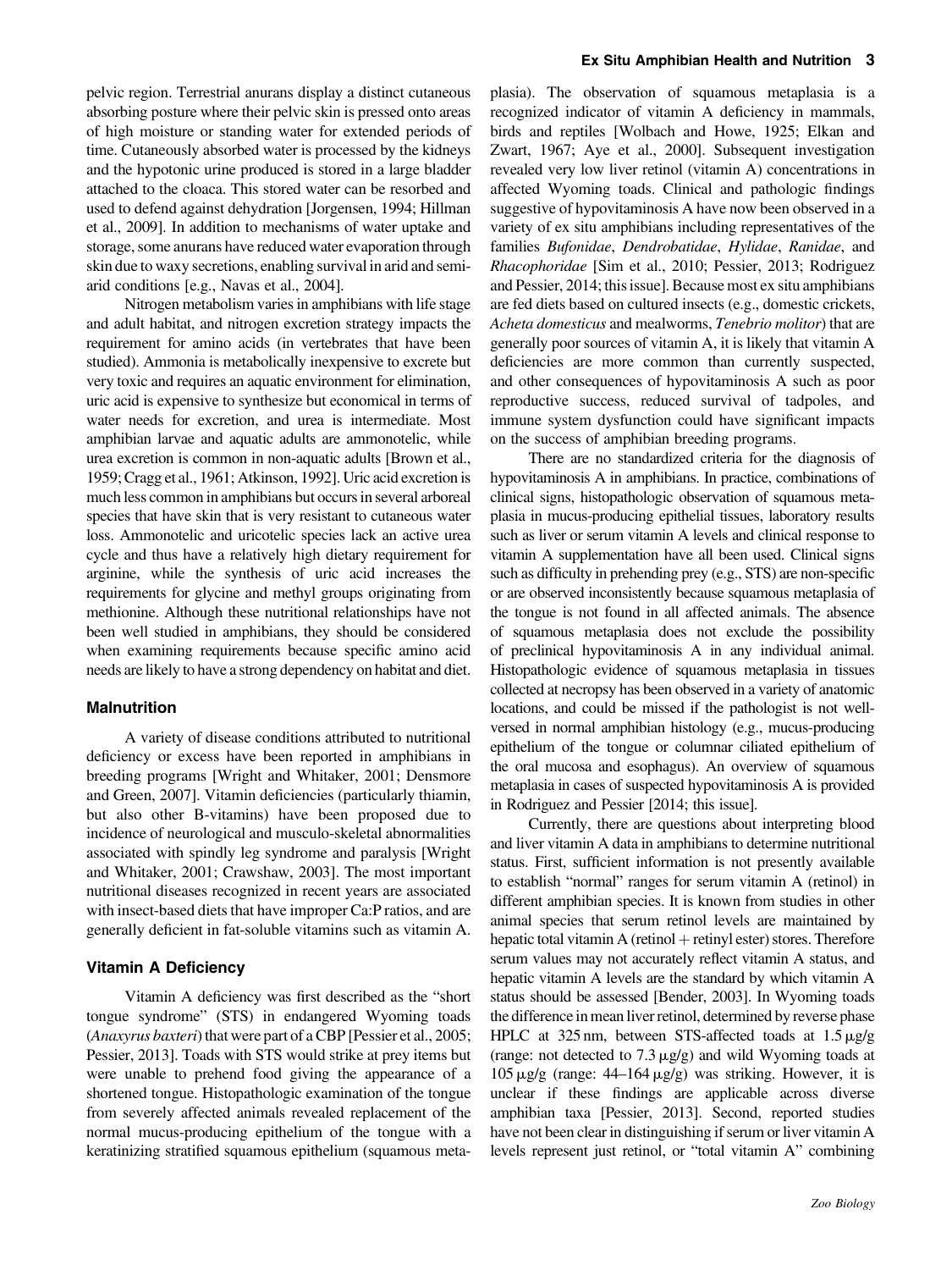both retinol and retinyl esters, and possibly even carotenoid levels, making it difficult to interpret the results. Third, reported studies have not clearly defined how blood/tissue samples were obtained, handled, processed and analyzed, and whether these were optimal for assuring the validity of the measures. Retinol and retinyl esters are biologically and chemically unstable and can be lost from samples if these are not handled appropriately. More detailed information on the subject is given by Clugston and Blaner [2014].

Treatment of suspected or confirmed hypovitaminosis A has been attempted using water‐miscible formulations of vitamin A palmitate (Aquasol A, Mayne Pharma, Inc., Paramus, NJ) administered orally or by topical application to the skin. In addition, routine topical supplementation for atrisk animals has been adopted by some facilities and conservation programs. This is a costly and labor‐intensive intervention, and has been viewed as a short-term solution by some population care-takers. Anecdotally, treatment has resulted in improvement in clinical signs, but experimental studies comparing oral and topical administration of water‐ miscible vitamin A formulations have shown mixed results in the ability to raise serum or liver vitamin A concentrations [Marin and Crump, 2010; Sim et al., 2010]. There are concerns about topical administration of vitamin A due to the highly variable skin of amphibians. Aquatic amphibians and those terrestrial species that live in moist environments have skin that is capable of high rates of cutaneous absorption of water and water-soluble substances [Quaranta et al., 2009]. Species living in more arid environments often have skin on most areas of their body that is less permeable than that of aquatic species but also have a highly absorptive patch of skin on their ventral pelvic region [Hillman et al., 2009]. Finally, some terrestrial species have skin that is highly resistant to cutaneous absorption. Thus, the dose of vitamin A absorbed across the skin is likely to be highly dependent upon the form of vitamin A (water soluble forms of vitamin A are typically chosen for application to mammalian skin), the type of skin the amphibian possesses, and the location on the body where applied. For this reason, dietary supplementation of vitamin A is likely to provide a more consistent and species independent route for dosing. Dietary supplementation of vitamin A may be accomplished with direct oral administration of vitamin A. Ideally, vitamin supplements for dusting or gut loading insect prey items should contain pre‐formed vitamin A, beta‐carotene, or pro‐vitamin A carotenoids and should be stored under cool and dark conditions [Brenes and Dierenfeld, 2014; this issue; Li et al., 2009; Ogilvy et al., 2012a]. It is important to note, although not a significant concern, that hypervitaminosis A has been described in the literature; African clawed frogs are reported to be susceptible to high dietary vitamin A from mammalian liver and rodent prey items [Crawshaw, 2003], although this condition is probably unlikely with current feeding protocols.

It is clear that hypovitaminosis A is a serious concern in amphibian populations. Clarification of the vitamin A requirements for various species and life stages, consistent sampling

and analytical protocols for establishment of reference ranges for "normal" individuals, and standardization of treatment of vitamin A deficiency is critical for the success of future efforts.

#### Metabolic Bone Disease

Metabolic bone diseases characterized by clinical findings such as weakness, tetany, poorly mineralized bones, and pathologic fractures, continue to be an important problem in amphibian populations. Skeletal deformities are especially common in juvenile animals of some species within Conservation Breeding Programs [Gagliardo et al., 2010]. In many cases the cause is inadequate supplementation of inherently calcium deficient insect-based diets, but in others there may be species specific needs for exposure to UV‐B radiation in appropriate temperature ranges in order to meet vitamin  $D_3$  requirements [Antwis and Browne, 2009; Antwis et al., 2014; Michaels et al., 2014]. Vitamin A deficiency has also been linked to metabolic bone disease in chameleons [Chamaeleo calyptratus; Hoby et al., 2010]. The role of water source and composition should not be underestimated in evaluating these conditions, with recent reports describing elevated phosphorus or fluoride levels in municipal water supplies as potentially contributory factors [Shaw et al., 2012; see Achieving Ecologically Appropriate Environmental Parameters: Light and Toxicology sections].

#### Recommended Nutrient Intake

Nutrient requirements for amphibian species are mostly unknown. Diversity of the three Orders within the Class Amphibia presents a challenge to make proper nutritional recommendations for this grouping of animals. The Anura order (frogs and toads) is the most fully studied, though select findings on Caudata (salamanders and newts) species are available. Also, the peculiar ontogenetic feeding strategies of the Apoda/Gymnophiona order (caecilians) have been recorded [Verdade et al., 2000; Gaborieau and Measey, 2004; Wilkinson et al., 2008]. In general, when recommending nutrient intakes for species with unknown requirements, the published nutrient requirements of related species are used (National Research Council, NRC). The choice of "related species" may be based upon environment, life stage, metabolism, or wild‐type feeding habits. For amphibians, suggested species models for preliminary nutrient requirement recommendations are cats and dogs [NRC, 2006], which represent terrestrial‐dwelling strict carnivores and omnivores, respectively, fish [NRC, 1993], which represent aquatic omnivorous and carnivorous species dwelling in many type of aquatic environments, poultry [NRC, 1994], which may provide insight on requirements for egg production and uric acid excretion, and rats [NRC, 1995], a basic terrestrial omnivore model. Integrating these NRC recommendations into a single set of nutrient recommendations for amphibians may provide valuable guidance for diet formulation of managed amphibians but also presents many challenges due to species differences. Table 1 presents some recommendations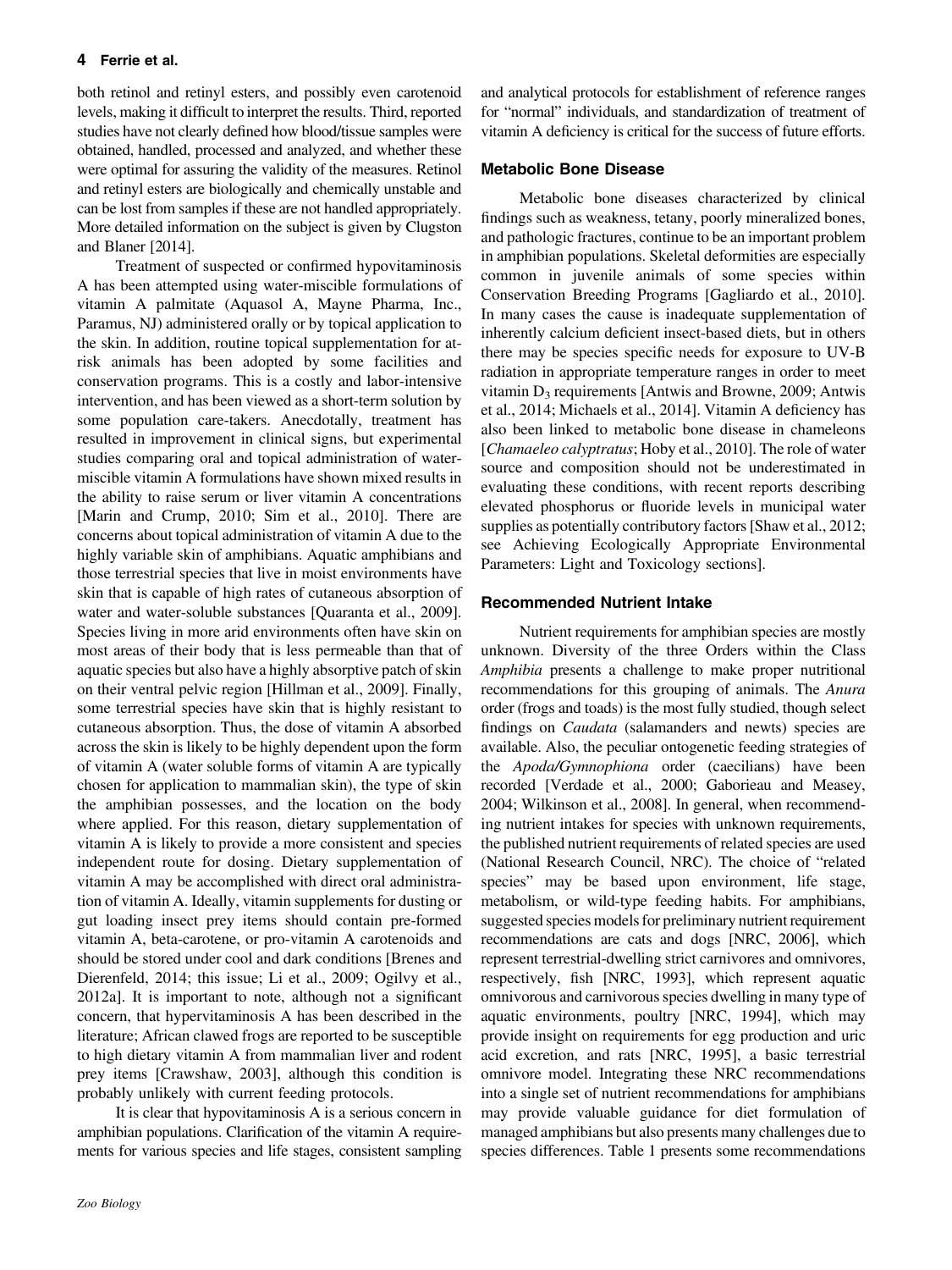TABLE 1. Preliminary recommendations for nutrient intake of amphibians post-metamorphosis, based on NRC recommendations for dogs and cats (NRC, 2006), fish (NRC, 1993), poultry (NRC, 1994), and rats (NRC, 1995)

|                                  | Amphibian recommendation (adult) <sup>a</sup> |                              | Nutrient content of typical commercial feeder insects <sup>b</sup> |               |                |                    |              |                       |
|----------------------------------|-----------------------------------------------|------------------------------|--------------------------------------------------------------------|---------------|----------------|--------------------|--------------|-----------------------|
| Nutrient                         |                                               | Primary NRC<br>model species | Adult<br>crickets                                                  | Roaches       | House<br>flies | Mealworm<br>larvae | Super-worms  | Soldier<br>fly larvae |
| Crude protein (%) <sup>c</sup>   | 44.4                                          | Fish                         | 58.5                                                               | 47.4          | 85.8           | 36.4               | 32.5         | 35.1                  |
| Arginine $(\%)$                  | 2.6                                           | Fish                         | 3.6                                                                | 3.5           | 5.3            | 1.9                | 1.6          | 2.5                   |
| Glycine $(\%)^d$                 | 0.9                                           | Poultry                      | 3.0                                                                | 3.1           | 3.7            | 2.0                | 1.6          | 1.8                   |
| Histidine $(\%)$                 | $0.8\,$                                       | Fish                         | 1.4                                                                | 1.4           | 2.5            | 1.2                | 1.0          | 1.2                   |
| Isoleucine $(\%)$                | 1.2                                           | Fish                         | 2.7                                                                | 1.9           | 3.5            | 1.8                | 1.5          | 1.5                   |
| Leucine $(\%)$                   | 1.9                                           | Fish                         | 5.9                                                                | 3.0           | 5.4            | 3.9                | 3.2          | 2.4                   |
| Lysine $(\%)$                    | 2.6                                           | Fish                         | 3.1                                                                | 3.2           | 5.5            | 2.0                | 1.7          | 2.4                   |
| Methionine $(\%)$                | 0.8                                           | Fish                         | 0.9                                                                | 0.8           | 2.5            | 0.5                | 0.3          | 0.7                   |
| Met + cysteine $(\%)$            | 1.3                                           | Fish                         | 1.3                                                                | 1.2           | 3.1            | 0.8                | 0.6          | 0.9                   |
| Phenylalanine $(\%)$             | 1.1                                           | Fish                         | 1.9                                                                | 1.9           | 3.4            | 1.3                | 1.1          | 1.5                   |
| Phe-tyrosine $(\%)$              | 2.2                                           | Fish                         | 4.8                                                                | 5.5           | 7.5            | 4.0                | 3.4          | 3.9                   |
| Threonine $(\%)$                 | 1.3                                           | Fish                         | 2.1                                                                | 2.0           | 3.3            | 1.5                | 1.3          | 1.4                   |
| Tryptophan $(\%)$                | 0.4                                           | Fish                         | 0.4                                                                | 0.4           | 1.0            | 0.3                | 0.3          | 0.6                   |
| Valine (%)                       | 1.4                                           | Fish                         | 3.1                                                                | 3.1           | 4.8            | 2.1                | 1.7          | 2.6                   |
| Taurine $(\%)^e$                 | 0.1                                           | Cat                          | 0.4                                                                | $0.0\,$       | 0.7            | 0.2                | 0.0          | 0.0                   |
| Crude fat $(\%)^T$               |                                               |                              | 19.4                                                               | 25.0          | 8.3            | 26.1               | 29.2         | 28.1                  |
| Linoleic acid (%)                | g                                             |                              | 6.5                                                                | 5.4           | 1.8            | 6.8                | 5.4          | 3.4                   |
| Linolenic acid $(\%)$            | g                                             |                              | 0.2                                                                | 0.2           | 0.2            | 0.3                | 0.2          | 0.1                   |
| Arachidonic acid $(\%)$          | g                                             |                              | 0.06                                                               | 0.10          | 0.02           | 0.0                | 0.0          | 0.0                   |
| Calcium $(\%)$                   | 0.6                                           | Rat                          | 0.1                                                                | 0.1           | 0.3            | 0.0                | 0.0          | 1.9                   |
| Phosphorus $(\%)$                | 0.3                                           | Rat                          | $0.8\,$                                                            | 0.4           | 1.6            | 0.6                | 0.4          | 0.0                   |
| Sodium (%)                       | 0.2                                           | Cat                          | 0.4                                                                | 0.2           | 0.6            | 0.1                | 0.1          | $0.0\,$               |
| Magnesium $(\%)$                 | 0.04                                          | Cat                          | 0.09                                                               | 0.06          | 0.35           | 0.16               | 0.08         | 0.00                  |
| Potassium $(\%)$                 | 0.4                                           | Cat                          | 1.0                                                                | 0.6           | 1.3            | 0.7                | 0.5          | 0.0                   |
| Chloride $(\%)$                  | 0.1                                           | Cat                          | 0.7                                                                | 0.4           | 0.8            | 0.4                | 0.3          | 0.2                   |
| Copper (ppm)                     | 12                                            | Dog                          | 17.7                                                               | 19.7          | 56.2           | 11.9               | 5.9          | 8.0                   |
| Iodine (ppm)                     | $\mathbf{1}$                                  | Fish                         | 0.6                                                                | 0.7           | $0.0\,$        | 0.3                | $0.0\,$      | 0.5                   |
| Iron $(ppm)^h$                   | 97                                            | Poultry                      | 55.1                                                               | 37.0          | 544.7          | 40.1               | 27.2         | 133.6                 |
| Manganese (ppm)                  | 14                                            | Fish                         | 32.8                                                               | 6.5           | 115.9          | 10.1               | 7.1          | 124.0                 |
| Selenium $(ppm)^1$               | 0.3                                           | Cat                          | 0.5                                                                | 0.7           | 6.5            | 0.5                | 0.2          | 0.6                   |
| $\text{Zinc (ppm)}$              | 18                                            | Fish                         | 191.4                                                              | 81.6          | 373.9          | 101.2              | 50.7         | 112.7                 |
| Ascorbic acid (ppm) <sup>j</sup> | 23                                            | Fish                         | 85.6                                                               | 0.0           | 0.0            | 23.3               | 19.8         | 0.0                   |
|                                  | $\mathbf{1}$                                  | Fish                         | 0.5                                                                | 0.9           | 3.0            | 0.6                | 0.6          | 0.7                   |
| Biotin (ppm)                     | 1,889                                         |                              | 4,334                                                              | 2,017         | 2,471          | 3,588              | 2,866        | 2,207                 |
| Choline (ppm)                    | $\mathbf{1}$                                  | Dog<br>Fish                  | 4.3                                                                | 2.8           | 7.9            | 3.1                | 1.1          | 5.4                   |
| Folic acid (ppm)                 |                                               |                              |                                                                    |               |                | 79.2               |              |                       |
| Niacin (ppm)                     | 44<br>23                                      | Cat                          | 109.6<br>65.6                                                      | 109.4<br>92.4 | 394.3<br>194.4 | 51.0               | 53.3<br>32.0 | 142.4<br>77.2         |
| Pantothenate (ppm)               |                                               | Fish                         |                                                                    |               |                |                    |              |                       |
| Pyridoxine (ppm)                 | $\boldsymbol{7}$                              | Fish                         | 6.6                                                                | 7.7           | 7.4            | 15.8               | 5.3          | 12.0                  |
| Riboflavin (ppm)                 | $\,8\,$                                       | Fish                         | 97.3                                                               | 39.0          | 336.4          | 15.8               | 12.4         | 32.5                  |
| Thiamin (ppm)                    | 12                                            | Fish                         | 1.1                                                                | 2.2           | 49.2           | 4.7                | 1.0          | 15.4                  |
| Vitamin $B_{12}$ ( $\mu$ g/kg)   | 39                                            | Dog                          | 153.2                                                              | 591.8         | 26.1           | 9.1                | 6.9          | 111.9                 |
| Vitamin A (IU/kg)                | 2,914                                         | Fish                         | 0.0                                                                | $0.0\,$       | 0.0            | $0.0\,$            | 0.0          | 0.0                   |
| Vitamin D3 $(IU/kg)^{1}$         | 1,111                                         | Rat                          | 0.0                                                                | 482           | 434            | 0.0                | 0.0          | 200                   |
| Vitamin E $(IU/kg)^m$            | 88                                            | Fish                         | 56.2                                                               | 0.0           | 192.6          | $0.0\,$            | 12.7         | 18.5                  |
| Vitamin K (ppm)                  | $\mathbf{2}$                                  | Dog                          | $NA^n$                                                             | <b>NA</b>     | $\rm NA$       | <b>NA</b>          | <b>NA</b>    | $\rm NA$              |

<sup>a</sup>All recommendations are based on a diet containing 4,000 kcal DE/kg, and on a dry matter basis (DMB). These recommendations were created by tabulating the recommendations for the species noted above, and then (1) using the recommendation for the most appropriate species if apparent, (2) using the median recommended intake if no species model was notably appropriate, (3) using the highest or lowest recommended intake of all species if deficiency or toxicity were a concern. <sup>b</sup>All nutrient values are standardized to 4,000 kcal DE/kg, and on a dry matter basis (DMB). <sup>c</sup>Higher protein intakes associated with reduced developmental abnormalities (Martinez et al., 1994; Venesky et al., 2012; Martins et al., 2013). <sup>d</sup>Essential for uric acid production. <sup>e</sup>Limited data on essentiality of taurine in amphibians. <sup>f</sup>Excess dietary fat may result in food intake limitations, which may reduce intake of other nutrients. <sup>g</sup>Recommendations for linoleic, linolenic, arachidonic acid, EPA, and DHA are not made at this time due to substantial variability in the recommendations for other species, but are likely all essential. Additionally, levels of some fatty acids in insects may be modified due to their diet composition during growth and development. <sup>h</sup> Nucleated red blood cells. <sup>i</sup>Risk of toxicity. <sup>j</sup>Ability to synthesize not documented in all amphibians. <sup>k</sup>Appropriate form and source of vitamin A still being examined. Coated pre‐formed vitamin A may not be available for consumption by insects due to particle size (Attard, 2013). <sup>1</sup>UV-B exposure has been shown to impact bone mineralization [Verschooren et al., 2011], and amphibians have capacity for endogenous synthesis of vitamin D<sub>3</sub> [Holick, 1995; Michaels et al., 2014]. <sup>m</sup>Recommendation proportional to omega-3 content of diet. <sup>n'</sup>NA, not analyzed.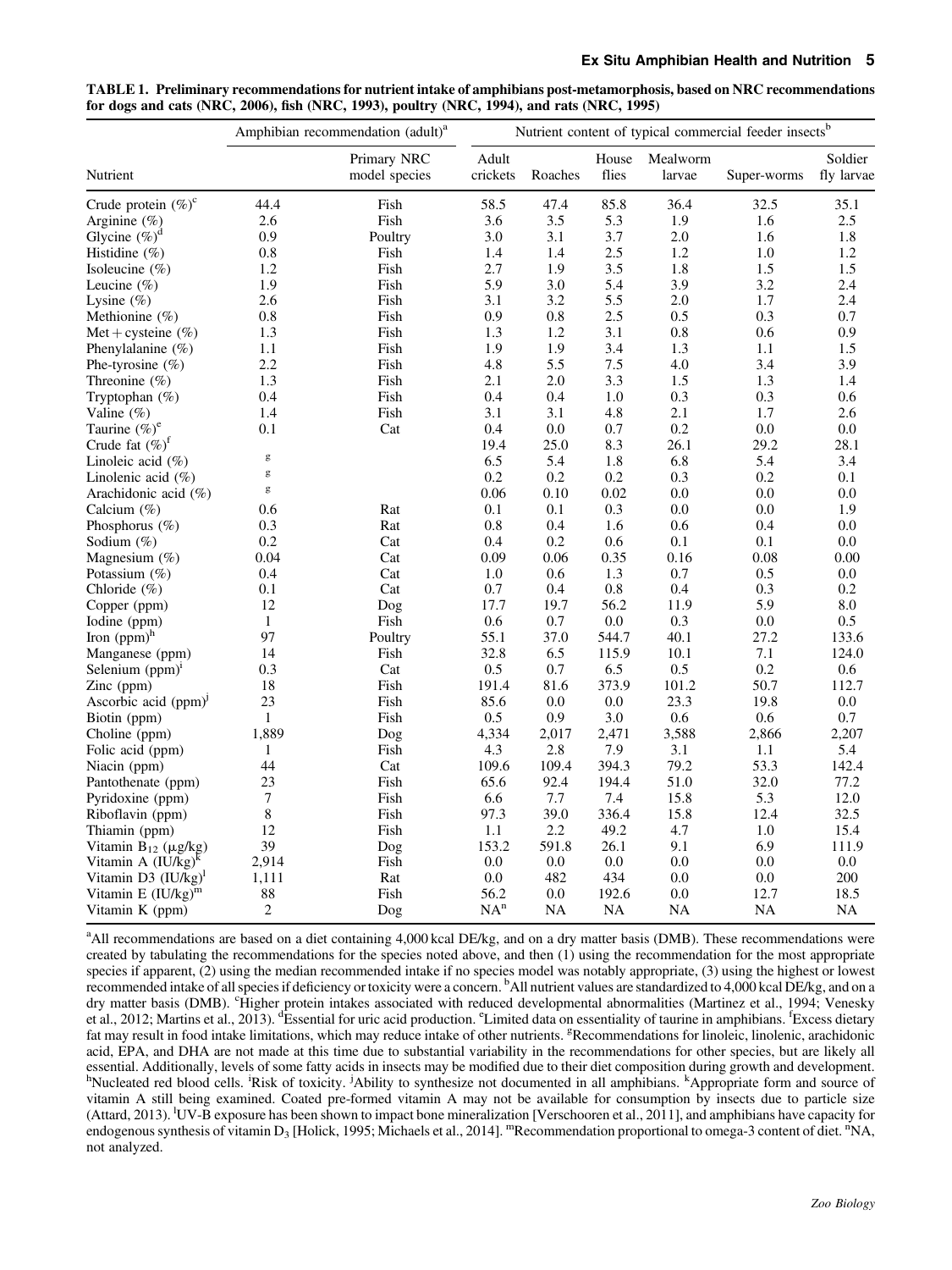for nutrient intake of amphibians' post-metamorphosis, along with a comparison of nutrient content of several common commercial feeder insects. These values likely represent adequate amounts rather than true minimum requirements, which cannot be established without empirical research trials.

Nutrients for which recommendations were not made, but are likely to be important in amphibian nutrition include linoleic acid, linolenic acid, arachidonic acid, EPA and DHA, for which considerable diversity in recommendations for other species exist, as well as inositol and fluoride [Zhao et al., 2013]. Additionally, carotenoids have received recent attention for their role in pigmentation, vitamin A status, and reproductive success [McComb, 2010; Ogilvy et al., 2012a,b; Finke, 2013; Brenes and Dierenfeld, 2014; this issue], but information is insufficient for making recommendations at this time.

The role of gastrointestinal microflora on amphibian nutrition is still relatively unclear. Recent work has documented gut microbial communities of salamanders [Okelley et al., 2010] and frogs [Kohl et al., 2013], and has shown that gut microflora varies due to life stage [Kohl et al., 2013] and environmental temperature [Gossling et al., 1982; Banas et al., 1988; Woodhams et al., 2008]. Efforts to utilize probiotics (via water or soil inoculation) are underway to improve amphibian nutrition and health, in particular to mitigate effects of chytridiomycosis [Bletz et al., 2013].

#### Nutrition Research Models

Research models available to study nutrition of managed amphibians are limited due to the broad range of habitats, life stages, and feeding strategies that exist for amphibians. However, data are available from amphibian species in commercial production (e.g., bullfrog Lithobates catesbeiana [Carmona‐Osalde et al., 1996; Olvera‐Novoa et al., 2007]; Perez's frog Lithobates perezi Sloane [Martínez et al., 1994; Martinez et al., 2004]; Fowler's toads Bufo woodhousei [Claussen and Layne, 1983]; and European common frog Rana temporaria [Miles et al., 2004]). Data are also available from amphibia managed in laboratory settings, in particular, Xenopus laevis [Brown and Rosati, 1997]. Additionally, availability of the Xenopus laevis genome [\(http://www.xenbase.org/genomes/static/laevis.jsp\)](http://www.xenbase.org/genomes/static/laevis.jsp) may enhance the ability to study expression of nutrient transporters and other information at the genome level.

# Food Items for Ex‐Situ Amphibian Populations: Nutritional Composition of Feeder Insects

Unlike their ex situ counterparts, most wild insectivorous amphibians feed on a variety of invertebrates, with quite variable nutrient composition. In addition, the food within the invertebrates' gastrointestinal tract and the material clinging to their exoskeleton (such as soil and pollen) also adds to the variety of nutrients consumed by wild insectivores. In contrast, ex situ managed insectivorous amphibians are fed a much smaller variety of commercial feeder insects and other invertebrates (less than 20–30, and likely smaller numbers available consistently). A recent survey [Sincage, 2012] answered by 212 institutions in the United States and Europe shows most institutions rely heavily on crickets (Acheta domesticus) as the main diet item but yellow mealworm larvae (Tenebrio molitor), superworm larvae (Zophobas morio), waxworm larvae (Galleria mellonela), fruit flies (Drosophila melanogaster and hydei), roaches (Blaberus and Gromphadorhina spp), and various species of Annelids (worms) are also regularly used to feed most managed insectivorous amphibians. In addition to their nutrient content, behavioral criteria also play a role in the proper selection of feeder insects. Mealworm and waxworm larvae are not particularly mobile so they may not be the best choice for insectivores stimulated to feed by movement. Additionally some species are not particularly good at clinging to vegetation and hence may not be appropriate for arboreal species. Finally, some insect species are of limited availability in certain regions; United States federal regulations (as well as those of other countries) prohibit the inter‐state transportation of many potential species of feeder insects due to concerns of them becoming agricultural pests if they escape.

Comparisons between nutrient content of wild and commercially available insects are limited. Complete nutrient profiles (minerals, vitamins, amino acids, and fatty acids) are now available for many common feeder insects [Jones et al., 1968; Barker et al., 1998; Finke, 2002; Oonincx and Dierenfeld, 2011; Finke, 2013]. Data for wild insects consists of moisture, protein, fat, ash, fiber, fatty acids and select minerals [Reichle et al., 1969; Levy and Cromroy, 1972; Studier and Sevick, 1992; Studier et al., 1992; Punzo, 2003]. Amino acid and vitamin concentrations of a limited number of wild insect species have been documented [Pennino et al., 1991; Ramsay and Houston, 2003; Rumpold and Schlüter, 2013].

Based on published data, in general, commercially available insects appear to be good sources of protein, amino acids, most B‐vitamins and most minerals (except calcium). A diet consisting primarily of insect larvae may be borderline deficient for some of these nutrients due to caloric dilution since insect larvae are typically high in energy [Finke, 2002]. For insectivorous amphibian diets composed of a variety of commercially available insects, nutrients of potential concern are calcium and the vitamins A, D & E and thiamin (Table 1, and see Malnutrition section). While managed amphibians appear to meet their vitamin D requirements through appropriate lighting [e.g., Verschooren et al., 2011], dietary vitamin A and calcium supplementation is required. Few insects have a calcified exoskeleton; those that do may provide a viable source of calcium for insectivores. One example is soldier fly larvae (Hermetia illucens), which are available commercially, but some caution should be taken as some animals have shown difficulties in digesting the larvae [Dierenfeld and King, 2008]. Another high‐calcium invertebrate that should be considered for feeding programs is the pillbug or wood louse [Porcilio scaber; Oonincx and Dierenfeld, 2011]. Most commercially available insects also contain little to no carotenoids relative to wild caught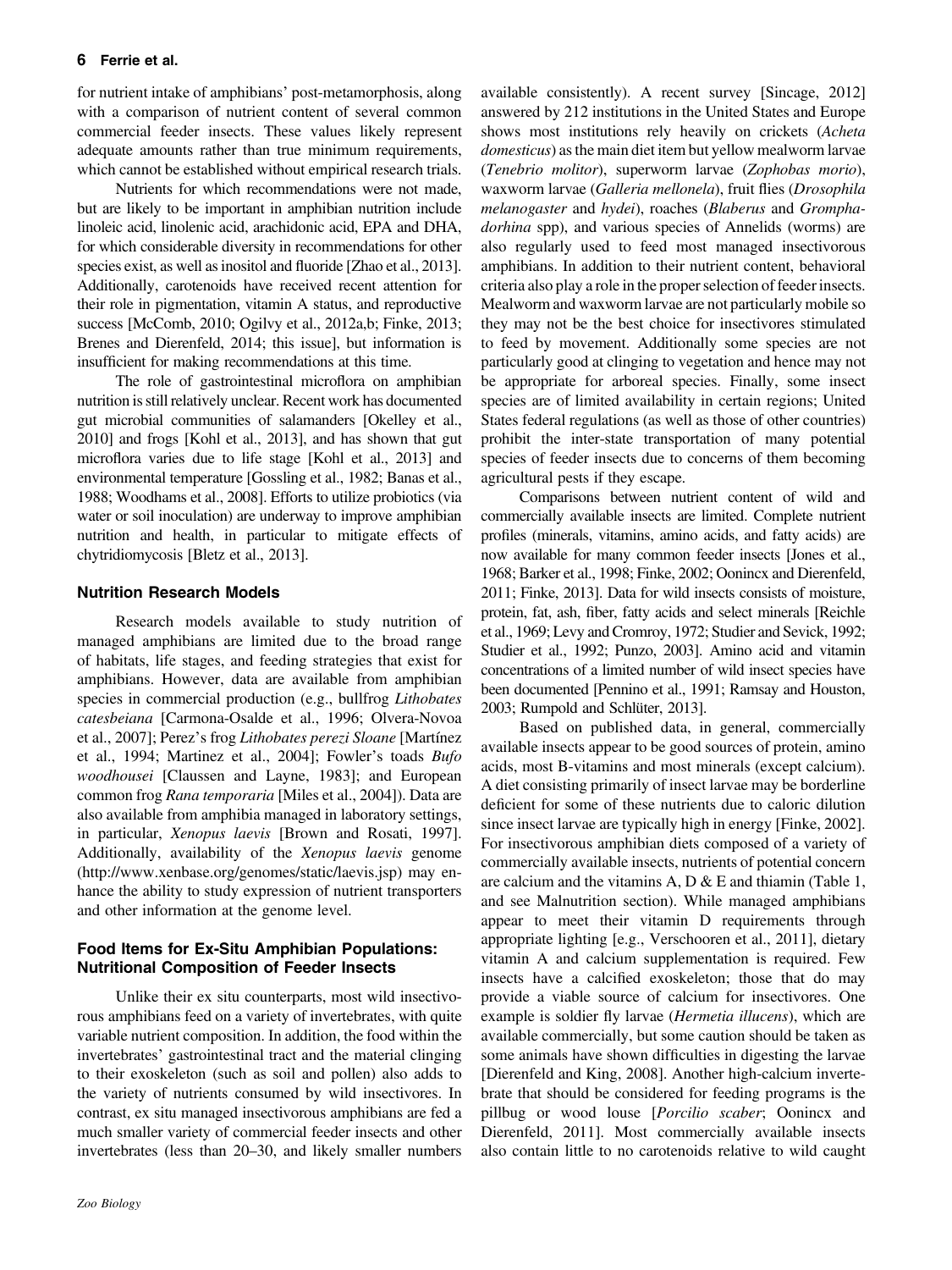insects [Eeva et al., 2010; Arnold et al., 2011; Newbury et al., 2013]. Carotenoids have been reported to aid in the coloration and health of amphibians although it is unclear if they can serve as a precursor for vitamin A/retinol [Ogilvy et al., 2012a,b; Dugas et al., 2013; Brenes and Dierenfeld, 2014; this issue].

Nutrients expected to be present at low levels in insects can be enhanced to increase their levels prior to feeding to insectivores. Two commonly used methods are gut loading and dusting [Livingston et al., 2014]. Gut loading describes the feeding of a special diet to insects just prior to the insects being consumed such that the diet will be present in the insect gut when consumed by the insectivore. Gut loading is suitable for most nutrients as long as the diet is palatable to the insect, the form of the nutrient is easily consumed by the insect and the diet contains sufficient quantities of the desired nutrient(s). Most research on the effects of gut loading has focused on increasing the calcium content of insects although vitamin A and some other nutrients have been studied [Strzelegicz et al., 1985; Allen and Oftedal, 1989; Pennino et al., 1991; Anderson, 2000; Klasing et al., 2000; Finke, 2003; Hunt‐Coslik et al., 2009; McComb, 2010; Oonincx and Van der Poel, 2010; Ogilvy et al., 2012a,b; Attard, 2013]. Gut loading has been shown to be effective in a large number of insect species and the calcium from gut loaded yellow mealworms was shown to be readily available to growing chicks [Klasing et al., 2000]. Optimal gut loading time varies, possibly due to the insect species being studied, palatability of the gut loading diet, and environmental conditions (temperature, light and humidity). In general, gut loading for a period of 24–72 hr appears to result in similar levels of nutrients in the intact insect. When high calcium gut loading diets are fed for longer periods of time adverse effects on insect viability have been observed [Klasing et al., 2000].

Dusting is the term used for coating an insect with a fine powder containing the desired nutrients, such that the powder adheres to the outside of the insect. An important factor in the effectiveness of this method is the time between dusting and consumption [Trusk and Crissey, 1987; Sullivan et al., 2009]. House crickets can groom off up to half of the amount of adhering powder in 90 sec [Li et al., 2009]. It is also difficult to estimate the amount of dust adhering to the insect, which is affected by the physical characteristics of the diet, insects' exoskeleton, and relative surface area of the insect. Dusting insects in environments with high humidity is not suitable to enhance nutrient content nor for aquatic insectivores.

An additional level of nutrient modulation may be achieved during the growing period of domestically reared insects; insect composition can be altered by both environmental conditions (light, temperature, and photoperiod) as well as by diet [Schaefer, 1968; Kaplan et al., 1986; Sonmez and Gulel, 2008]. Recently, crickets, mealworms, and superworms with enhanced levels of beta-carotene, vitamin E, and omega-3 fatty acids have become commercially available (e.g., Vitabugs<sup>TM</sup> Timberline Live Pet Food, Marion, IL).

# Food Items for Ex‐Situ Amphibian Populations: Safety and Quality of Feeder Insects

There are no generally accepted guidelines for determining the quality of commercial feeder insects other than that they are alive and hence a viable food source. Insect producers, feed manufacturers, and facilities managing insects prior to their use as prey items should consider:

‐ Avoidance of antibiotics or other growth promoters in diets for insects.

‐ Prevention of mycotoxin contamination of diets for insects. Although insect species seem to be relatively resistant to moderate levels of aflatoxin [McMillian et al., 1981; Dowd, 1992; Trienens and Rohlfs, 2012], amphibians are likely adversely affected by mycotoxins similar to their well‐ known effects on fish, birds and mammals.

‐ Prevention of pathogenic bacteria and viruses in insects and feed. While Salmonella is not a major clinical issue in managed amphibians, insects may be vectors for Salmonella spp. both externally and internally [Crippen et al., 2009]. Insect specific pathogens (e.g., Acheta domesticus densovirus or cricket paralysis virus, invertebrate iridoviruses) are also of concern and while not all species are equally susceptible they may serve as a vector for the virus to move into a susceptible population [Weinmann et al., 2007; Szelei et al., 2011]. To minimize this risk, producers should ensure their diets are free of pathogenic bacteria, and that feeder insects are maintained under hygienic conditions with standard biosecurity practices [Pessier and Mendelson, 2010].

#### Issues in Ex Situ Husbandry

While amphibians have been the subject of observation, breeding, and research in ex situ populations for decades, in more recent years there has been a nearly exponential increase in the numbers of amphibians brought into ex situ programs for conservation purposes. With the increase in interest in CBPs comes a need to improve the efficiency of keeping large numbers of animals. Often husbandry techniques and other aspects that contribute to animal health are affected by the schedules and needs of their keepers rather than what is best for the animals in their care.

There are many basic resources available to amphibian caretakers through organizations such as Amphibian Ark (AArk), the Association of Zoos and Aquariums (AZA), scientific journals, and countless Internet resources [e.g., Zippel et al., 2006]. The AZA Husbandry Resource Manual [Pramuk and Gagliardo, 2012] and the Conservation Breeding Specialist Group Disease Manual [Pessier and Mendelson, 2010] provide adequate information for basic amphibian care and important guidelines on biosecurity and disease issues. For each focal taxon involved in Species Survival Plans (SSPs), or those species with formalized and cooperative breeding and management plans, the AZA Amphibian Taxon Advisory Group has developed specific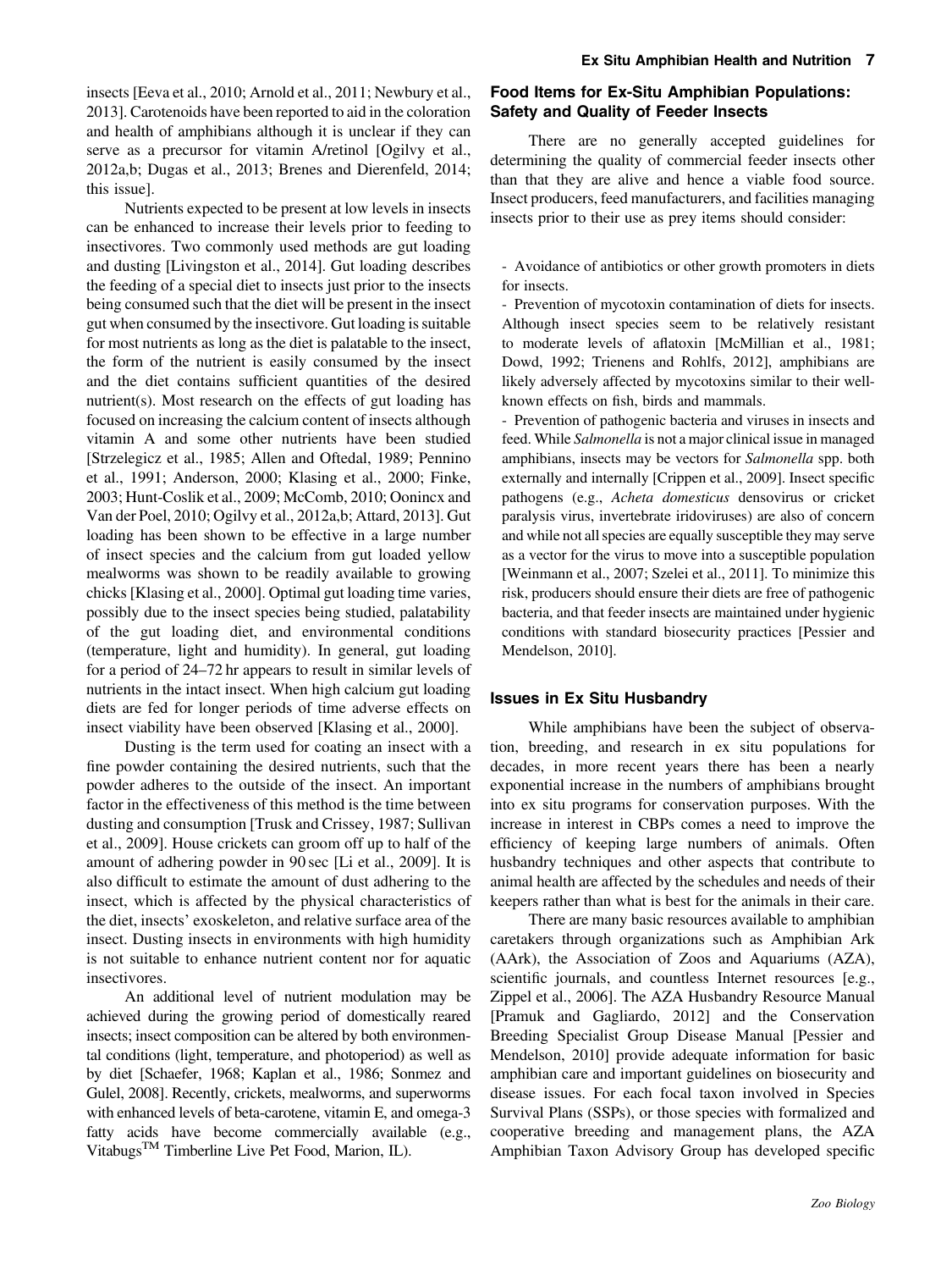husbandry manuals to help guide caretakers in maintaining these species.

# Natural History Reference Values for Each Life **Stage**

Amphibian caretakers frequently find themselves attempting to mimic nature in providing adequate conditions for amphibians in their care. More often than not, due to limited resources of space, time, and funding this is not possible. In addition, while there is descriptive information available on the behavior of some amphibians in nature [Stebbins and Cohen, 1995], there is a general lack of natural history-derived reference values. Another complicating factor is that there are multiple life stages to consider, particularly in active breeding programs. Collecting and applying information obtained from observations in nature or directly from physical specimens (museum specimens included) can be extremely useful and there is a need for this general information to be collected in a standardized database [specific recommendations are listed in Olea‐Popelka et al., 2014] with this information compared for all life stages of an individual species or across genera.

# Achieving Ecologically Appropriate Environmental Parameters: Water Quality

Water quality may be one of the most important and sensitive parameters in amphibian husbandry. The best method for obtaining ecologically appropriate water quality is to utilize a natural water source in an enclosure through an open system. This method, however, is relatively rare in practice and has inherent risks. One example is applied in the Japanese giant salamander or hanzaki (Andrias japonicas) breeding program at the Asa Zoo in Hiroshima, Japan [Gagliardo, 2013, personal communication]. Since the zoo is located in the salamander's natural habitat, it affords the ability to route water from nearby streams through the zoo breeding enclosures, thus providing similar water quality conditions to those present for salamanders in the wild. However, this method also has risks in exposing animals to environmental pathogens, infectious diseases, and other potential contaminants such as pesticides and chemicals.

The more common type of open system is an artificial one whereby another source of water, such as potable water, collected rainwater, or reverse osmosis (RO) water, is used after treatment. While this method is not considered environmentally efficient due to production, transport, and disposal energy costs, it does afford the most control over removing and preventing waste products in the exhibit. Artificial open systems require the treatment of the source water and strict monitoring of water quality parameters such as chlorine, chloramines, hardness, pH, dissolved oxygen, and total dissolved gas pressures. Treatment options such as activated carbon filters or reverse osmosis units have proven to provide good methods of addressing chlorine and chloramines issues depending on the incoming source water

[Russell, 2007]. Chlorine can be detrimental to an RO unit's membrane; therefore it is highly important to understand the chemical makeup of the source water and determine the ideal treatment method prior to implementation [Glater et al., 1994; Shintani et al., 2007]. De‐gas towers or waterfall features assist with creating water turbulence and equilibrate the dissolved gases in the water with the atmosphere solving low dissolved oxygen levels or high total dissolved gas levels in source water. The pH of source water is also an important factor, as most potable water is slightly basic; whereas collected rainwater is expected to have a more acidic pH. Treatment for pH depends on the species' natural environment, as amphibians have diverse acceptable pH ranges [Odum and Zippel, 2008; Odum and Zippel, 2011]. Potable water may also be higher in calcium, magnesium, and boron, depending on where the treated water originated [WHO, 2011]. Hard water can also cause scaling on exhibit plumbing and result in cloudy water, particularly if paired with an elevated alkalinity.

While open systems provide a constant method of waste removal, these types of systems may not be practical. Closed systems can provide more control and balance of water quality parameters if managed properly; however, regular testing for critical parameters along with total alkalinity, temperature, ammonia, and nitrite should occur to make sure the system's components are functioning properly [Pramuk and Gagliardo, 2012]. A closed system should contain mechanical and biological filtration, a method of gas exchange with the atmosphere, temperature control (if needed) and possibly a method of disinfection. System turnover (100% exchange) is one of the most important factors when designing or selecting an appropriate life support system. Good turnover rates limit problems associated with maintaining water quality, cycling nitrogenous wastes, and allow constant gas exchange. Total dissolved gas pressures should be monitored frequently as the life support system components, such as pumps, can trap air in the water and cause an increase in total dissolved gases in the exhibit [Pramuk and Gagliardo, 2012].

Establishing a healthy biofilter is one of the most important components of a closed aquatic animal habitat especially considering nitrite concentration's effect on larval amphibians [Odum and Zippel, 2011]. Concentrated nitrifying bacteria can be purchased and dosed into the Life Support System to colonize appropriate surfaces and establish the nitrification process (FritzZyme, FritzZyme Industries, Dallas, TX); however, it is important to take any disinfection systems offline prior to dosing the system and ensure that the chemical and physical properties of the water are ideal for the bacteria. While nitrification most likely occurs anywhere there is surface area for the bacteria to colonize, the majority occurs in the mechanical filter; disrupting this filter could in fact disrupt the biological filter as well [Michaud et al., 2006].

Recently, ecological filtration methods that harness algae to remove trace metals, phosphates, and nitrogenous wastes from the aquatic system and also assist in the addition of dissolved oxygen to the system are being employed. These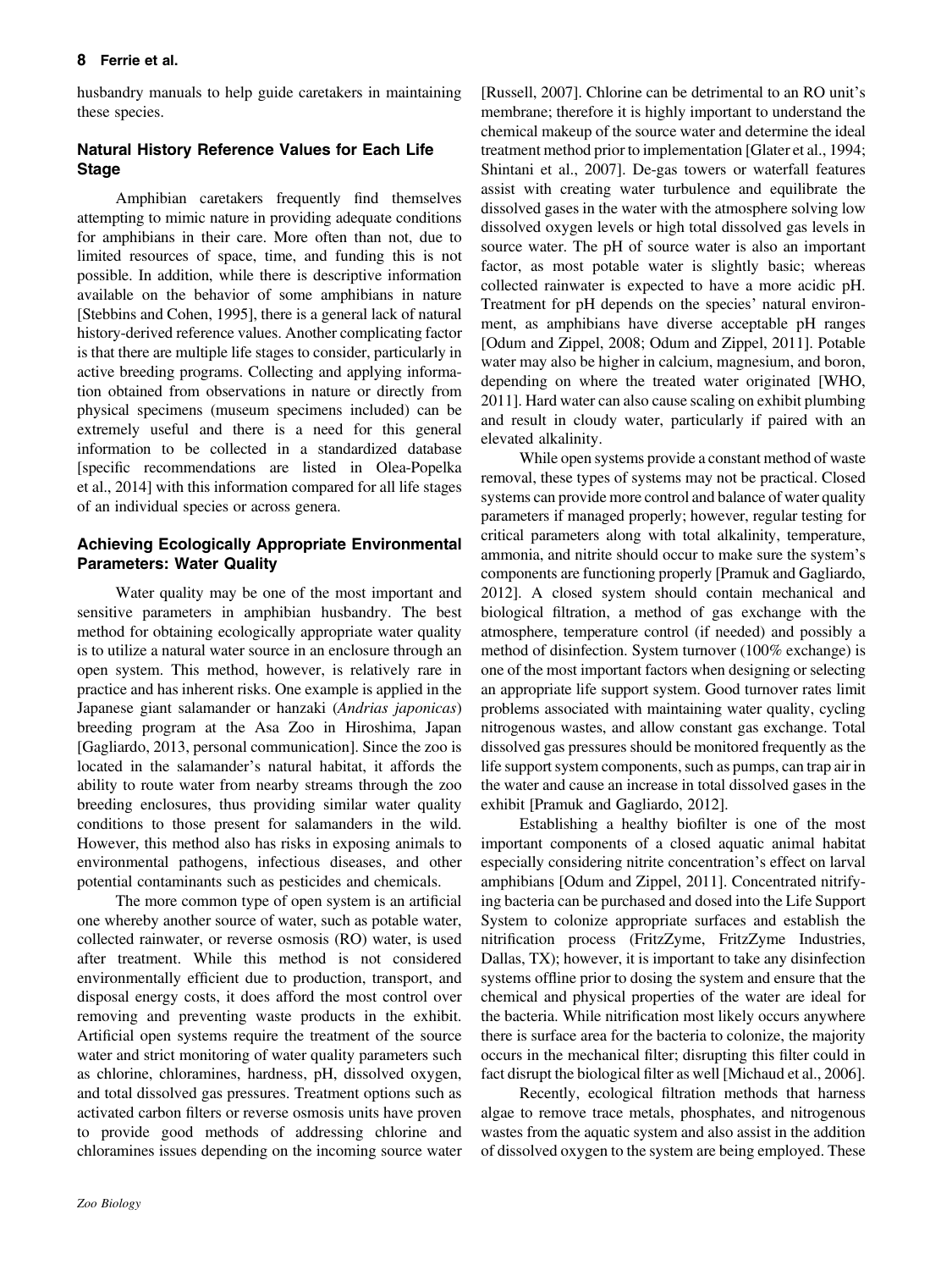methods are more ecologically balanced and rely on natural processes of removing wastes, which more likely mirror a natural environment [Odum and Zippel, 2008].

## Achieving Ecologically Appropriate Environmental Parameters: Light

One way to provide appropriate lighting systems for ex situ amphibians is to identify the critical parameters found in the species' natural habitat and apply natural and/or artificial treatment methods to manage those parameters within acceptable ranges, which can be difficult to accomplish. Regardless of natural light levels, amphibians need to be offered light, along with a complete refuge away from light, that is, accessible at all times. Most species need lighting gradient options to self‐adjust to suitable output levels, as some can be negatively affected by exposure to UV‐B light. Amphibian skin is much thinner than reptile skin, with the epidermis normally 2–5 cell layers thick [Farquhar and Palade, 1964]. As a result, the effects of damage to amphibian skin can result in serious conditions. A field study concluded that the levels of ultraviolet, or UV‐B, radiation found in sunlight can cause physical deformities in amphibians [Blaustein et al., 1997]. Amphibian eyes are also very vulnerable to excess UV‐B. Experimental effects of UV radiation (280–315 nm) on both tadpole and adults stages of Pacific tree frogs (Hyla regilla) and red-legged frogs (Rana aurora) resulted in the development of cataracts [Adkins et al., 2003]. These eye issues occur in nature due to habitat destruction, and also occur in ex situ populations as a result of inadequate lighting gradients. The effects of desiccating, high light, and strong UV-B environments are species specific, as some amphibians may exhibit natural behaviors that expose them to drying environments and high UV‐B.

While spectral requirements for amphibians are vague or unknown, most literature suggests the use of ultraviolet lighting [Adkins et al., 2003]. Ultraviolet light deficiency can result in poor feeding, muscle weakness and tremors, lack of vibrancy or vigor, poor growth and reproductive history, abnormal posture, paradoxical soft tissue mineralization, hypotonia, lameness, and metabolic bone disease and its associated conditions [Adkins et al., 2003; Browne et al., 2009]. Many of these conditions are common in ex situ amphibians, but it is difficult to separate clinical signs between dietary imbalances and UV light deficiency. Little is known about the actual daily needs with regards to exposure to UV‐B, and caution should be used in exposure in the laboratory. The ultimate goal is to tailor a unique lighting management strategy for each niche type utilizing modern lighting options, safety light gradients, and shade options, which are similar to the animals' natural habitat [Michaels et al., 2014].

Perhaps the most attractive option with lighting is to meet the animals' lighting requirements with natural sunlight in the ex situ environment, which can be accomplished in outdoor enclosures with minimal cost and effort. In recent years, amphibian population managers have developed unique

light‐channeling devices to direct and control UV‐B light exposure and/or full‐spectrum solar light for their animals [e.g., UV‐channeling SunPipe system, Sunpipe Co., Inc., Batavia, IL; K. Semmen, unpub. data]. Several companies (Himawari, Parans, Sunlight Direct) have solar lighting fiber optic systems available, which use rooftop collectors such as a solar tracking device to gather sunlight, and a fiber optic cable bundle to carry the light into the building. Although these systems are designed to filter out UV‐light, UV‐transmitting fiber optic cables are available as well.

Supplementation of natural lighting with artificial lighting is likely the easiest way to ensure proper lighting spectra and intensity, especially regarding proper UV-B lighting. There are many sources of artificial UV light available [Gerhmann, 1987] to supplement natural UV. It is important to choose the right source of artificial UV and make use of quality analytical equipment to routinely measure and manage the proper intensity of UV‐B of the appropriate wavelengths (290–310 nm) in the proper amounts. Artificial sources of UV‐B include the UV‐B fluorescent tube and the mercury vapor (MV) reptile lamps. UV‐B light emitting diodes (LEDs) in the required wavelengths exist, but they are currently (at the time of this paper) too low-energy and highpriced to be practical. Both fluorescent and MV styles use the effect of an electric arc through mercury vapor to produce ultra‐violet radiation. Each style produces different amounts of total UV‐B as well as useable UV‐B. Quality MV lamps produce more UV‐B in the critical range than even the best fluorescents at much greater distances. Both types suffer UV‐ B decay over time, which should be tracked with analytical testing, or if this is not performed, lamps should be replaced at least every 6 months. Typically an ultraviolet radiometer (i.e., Solarmeter Model 6.2 UV‐B, Solartech, Inc., Harrison Township, MI), or spectrometer (i.e., Ocean Optics USB‐ 2000, Ocean Optics, Dunedin, FL) is used for tracking UV‐B light output over time. Ideally, iso‐irradiance charts ("spread charts") should be developed for each enclosure to track output at predetermined distances and shapes from the light source on a routine basis as part of the quality control program to track artificial light as well as natural sunlight angles and intensity changes. The beam must be of the right shape where the animal is able to place most, if not all of its body within the zone of effective UV‐B radiation at a suitable basking distance, and UV‐B danger zones should be identified and made inaccessible to the animals.

With many amphibian enclosures located in the interior of building spaces and the potential constraints with using solar light, using artificial lighting is often the only practical option. This puts the emphasis on the advantages of artificial lighting economy, design simplicity, and parameter control. Fortunately, with modern automation control and LED lighting banks combined with supplemental UV lighting, there are few limits when it comes to duplicating diurnal and seasonal solar radiation patterns for ex situ housing. Strategically placed light sensors communicating back to a central supervisory control and data acquisition (SCADA)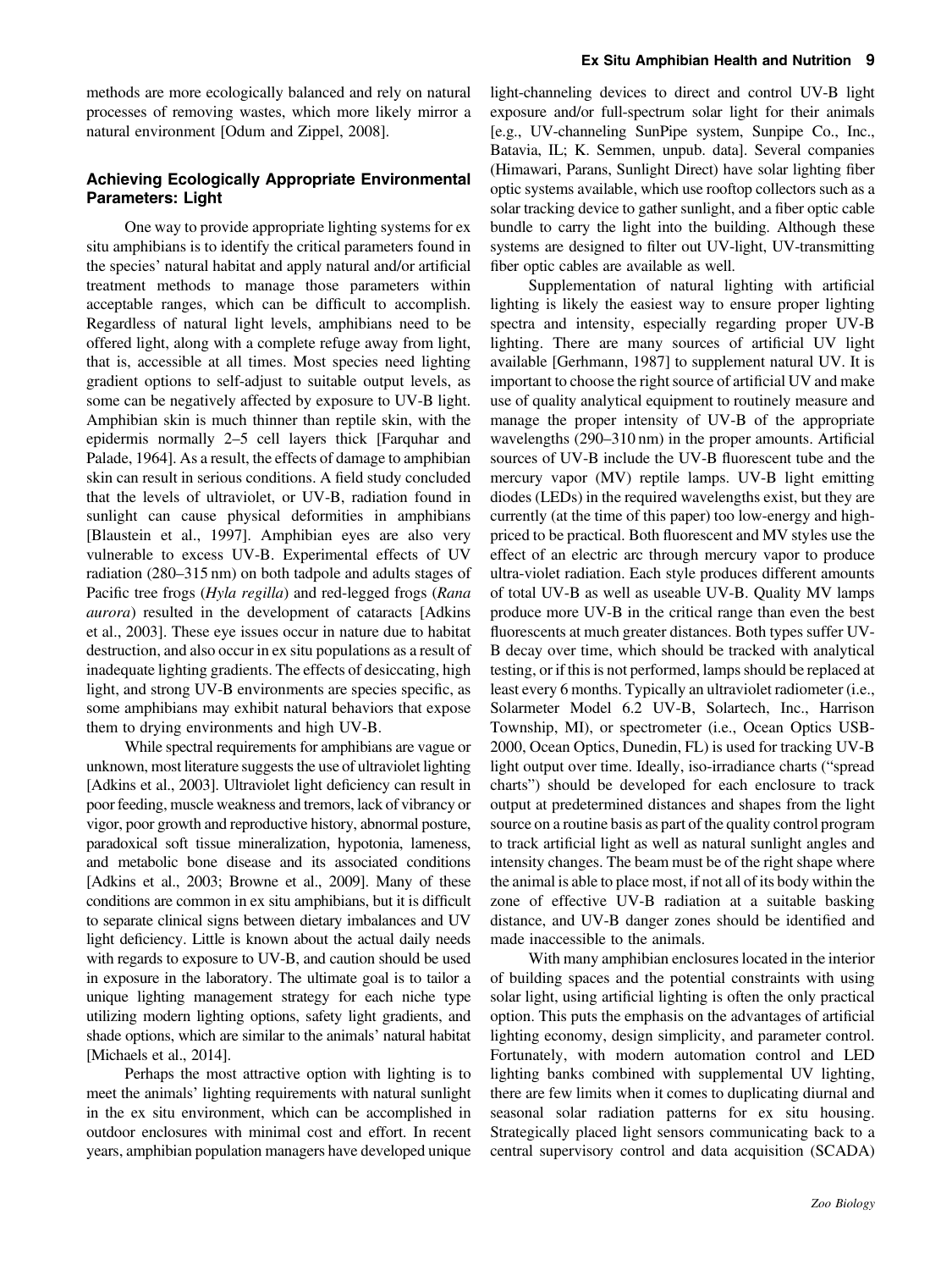system can complete the design for an intelligent lighting system that can compensate for aging lamps or provide dynamic basking sites. When these intelligent systems are used with both artificial and natural light options, artificial light can be automatically ramped up or down to augment fluctuating solar light levels due to cloud cover or seasonal changes in the daily amount and angle of sunlight. Lighting is critical to amphibian management, and with the many options, species‐specific standards should be developed where possible, and documentation of successes and failures should be widely shared.

#### Chronic Stress

Numerous studies have clearly described the stress caused to wild amphibian populations by chemical contamination, disease, climate, and population density [Davidson and Knapp, 2007; Wilmers et al., 2007; Blaustein et al., 2012]. Addressing chronic stress in ex situ settings involves a detailed examination of overcrowding, species social structure, groupings in enclosures, and the ability of animals to use refugia and visual barriers, which may prevent stress from exhibit-mates or those in adjacent enclosures. Other aspects not often considered as adding stress to individuals are the effects of external stimuli such as vibration, sound, light (including the implementation of abnormal circadian rhythms), and frequent handling, as well as a lack of stimuli resulting in boredom or lack of any social interactions [Heatwole and Sullivan, 1994]. While one could argue that similar stresses are present in natural environments [Alford and Richards, 1999; Pounds et al., 2006], animals have the ability to move away from many of these stressors in nature. In the confines of an ex situ environment, even the simplest of stress factors may affect the welfare of the animal. Measuring this stress may be partially addressed by monitoring hematological data [Davis et al., 2008; Davis and Maerz, 2011]. However, one other aspect to consider is that simply handling the animal to retrieve samples for evaluating stress can also trigger stress [Langkilde and Shine, 2006]. Recent advancements in the use of urine sampling to non-invasively monitor stress hormone physiology in amphibians [Narayan, 2013] may provide additional opportunities. Since stress can have long‐term effects on population health and reproduction, researchers and animal husbandry personnel should consider studies utilizing urinary stress hormone monitoring to determine what conditions result in stress responses in their species of interest, and focus on minimizing its effect [see Stress Endocrinology section; Moore and Jessop, 2003].

## Maintaining Physical Condition

Creating complex environments based on natural history helps animals maintain better physical condition. This includes proper enclosure furnishings such as perches and climbing opportunities (via living or artificial plants, branches, etc.) and burrowing opportunities for more terrestrial species. These complex environments can be used to promote natural behaviors. For example, periodically offering a nutritious but smaller food item, that is, more physically challenging to find and consume can be used to promote foraging and is one type of enrichment caretakers can offer. In addition, the possible effects of seasonality should also be considered in maintaining body condition of amphibians. Measuring the overall fitness of an ex situ amphibian population may vary by species and should be as objective as possible. Obesity is a common problem observed in captive amphibians, which generally results from a combination of inactivity and poor diet (see Issues in Nutrition section). More careful attention to husbandry aspects such as enclosure design, social groupings and interactions, and feeding techniques will help to avoid not only obesity issues but will increase overall health and reproductive potential of ex situ amphibians [Browne and Zippel, 2007].

#### Husbandry‐Related Disease

#### Skin Disease

The skin of amphibians is highly permeable and has unique physiologic functions including water and electrolyte exchange and in some species, respiration. These functions, combined with a lack of protective features such as a thick corneal (keratinized) layer, hair, or scales, make amphibians uniquely susceptible to systemic effects of even relatively minor skin disease when compared to other vertebrates [Crawshaw et al., 2014; this issue]. An important example of the potential impact of skin disease on electrolyte balance is illustrated by experimental studies of the fungal disease chytridiomycosis [Voyles et al., 2009].

Review of clinical and necropsy data from SSPs for the Puerto Rican crested toad (PRCT) and Wyoming toads (WT) as well as other amphibian conservation programs has shown a high prevalence of skin disease characterized histologically by varying degrees of epidermal hyperplasia and hyperkeratosis. In the PRCT the condition has been termed "brown skin syndrome" and is considered to be a dysecysis [abnormal skin shedding; Crawshaw et al., 2014; this issue]. Concurrent bacterial and fungal infections can be observed but are likely secondary or opportunistic because of a multifocal distribution rather than being present diffusely throughout the lesions. By themselves the histologic findings are non‐ specific, and overlap with lesions that can be seen secondary to a variety of skin injuries or primary disease conditions. For example, skin irritation due to water quality problems (e.g., elevated ammonia) is frequently identified in association with epidermal hyperplasia and hyperkeratosis. In the affected PRCT and WT, specific water quality issues have not been identified, which has led to a variety of hypotheses including the possibility of nutritional or environmental co-factors. Husbandry and disease in amphibian skin diseases are interrelated, and cooperation between amphibian keepers and veterinarians is necessary to understand the effects of environment on these diseases.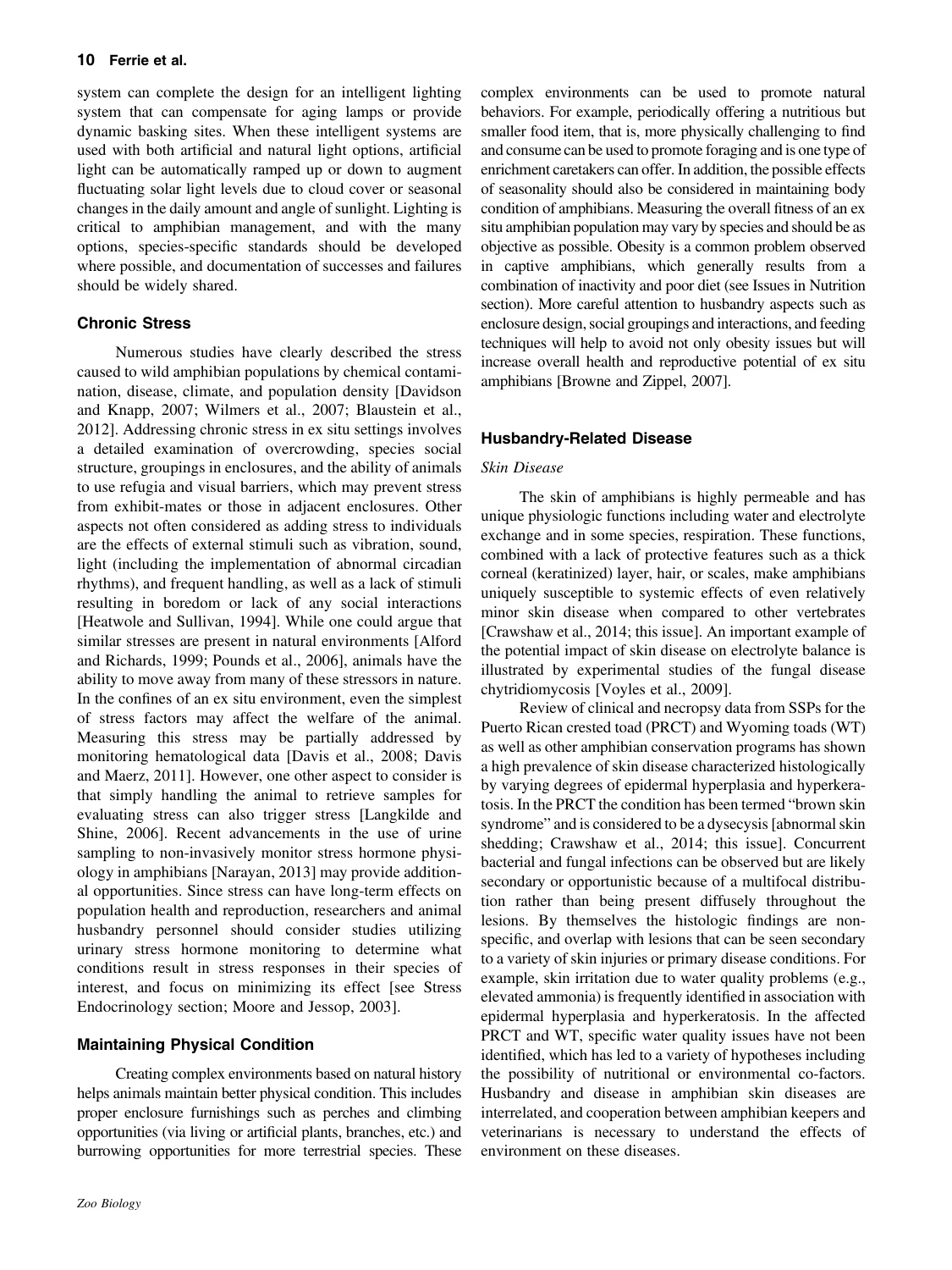#### Kidney Disease

A common clinical presentation in amphibians is "edema syndrome" characterized by fluid accumulation in the subcutaneous lymph sacs and coelomic cavity [Densmore and Green, 2007]. The differential diagnosis is broad and ranges from infectious disease (e.g., bacteremia and Ranavirus infection) to husbandry factors (water with low solute concentration) to organ failure. Although antemortem diagnosis is difficult, review of necropsy findings shows a high prevalence of kidney disease in affected individuals [Mangus et al., 2008; Pessier, 2009]. Multiple disease processes are likely to be occurring based on the wide spectrum of renal tubular and glomerular lesions that have been observed by histopathology. To date, little has been done to describe and classify lesions thoroughly or conclusively determine potential etiologies. Like the non‐specific skin disease syndromes mentioned above, differentials for degenerative and polycystic renal tubular lesions observed in species such as the Wyoming toad and Panamanian golden frog (Atelopus zeteki) could include husbandry‐related factors such as water composition, environmental parameters, and nutrition.

# General Biology and Research

Using a scientific or research framework to answer questions about disease, nutrition, or husbandry of ex situ amphibian populations has already led to improvement in amphibian specialists' understanding of the needs of these species. Despite the wealth of information gathered to this point, more questions remain, and some scientific disciplines are underutilized to address these questions.

#### Population Genetics

From the perspective of population genetics, the most critical point of ex situ population management is to maintain genetic diversity reflective of the natural population, so that the ex situ population will not lose genetic material and will maintain the potential to adapt to a changing environment [Fernández and Cabellero, 2001]. Amphibian populations are known to have very small effective population sizes, which in turn makes them susceptible to loss of genetic diversity by random drift, and particularly to the effects of inbreeding depression and a high genetic load [Funk et al., 1999; Frankham et al., 2002; Rowe and Beebee, 2003]. Loss of genetic diversity can lead to reduced reproductive success and decrease the probability of persistence of the ex situ population. Effects of inbreeding depression include lower clutch sizes, reduced hatchability and metamorph production, and susceptibility to disease [Rowe and Beebee, 2003; Halverson et al., 2006].

Ex situ populations should be initiated and managed with respect to best practices for maintaining genetic diversity which are critical to planning and developing ex situ conservation action [Mace, 2004]. By definition, population sizes in the wild need to be large to be viable

[Gilpin and Soule, 1986], and thus when founding an ex situ population, the founding individuals ideally should represent all the genetic material from the population of which they were sampled, with at least 20 unrelated founders needed to capture this gene diversity [Lacy, 1989; Lacy, 1994]. However, founding populations may not be as diverse as assumed, with typical methods of collecting founders leading to the gathering of individuals from family groups, rather than completely unrelated individuals [Haig et al., 1995]. Small populations are also more likely to accumulate more deleterious mutations [Lynch et al., 1995; Wang et al., 1999]. Understanding the relationships between individuals enables researchers to calculate inbreeding levels, which allows for the investigation into whether biological parameters, such as clutch size or hatchability, are being affected by inbreeding depression [Hedrick and Kalinowski, 2000] and the likelihood of sharing deleterious recessive alleles [Lynch et al., 1995]. With known relationships, researchers can also examine specific genes, which are under selection, in order to evaluate local adaptation or even a population's susceptibility to disease. For example, certain allele frequency combinations of the highly polymorphic major histocompatability complex (MHC), a suite of genes associated with controlling immune function, were shown to predict better survival from chytrid fungus in the lowland leopard frog [Lithobates yavapaiensis; Savage and Zamudio, 2011].

Inclusion of molecular level population genetic data can address many specific questions when establishing an ex situ amphibian population, as well as improvement of management decisions related to maintaining and maximizing genetic diversity. Within the amphibian species that are currently managed collectively by institutions accredited by the AZA, there is a range of how much molecular genetic data have been included in the management of species to date. For example, both the Wyoming Toad SSP and Mississippi or Dusky Gopher Frogs (Rana sevosa) SSP have utilized a cursory evaluation of genetic diversity [Richter et al., 2009; Martin, 2010; Martin et al., 2012], but thus far this research has not been applied to management of the ex situ populations. The Houston Toad (Anaxyrus houstonensis) and Puerto Rican Crested Toad SSPs have incorporated molecular genetic research into their management. In these cases, each SSP has identified different ways that the genetic research goals can contribute to the ex situ management [Beauclerc et al., 2010; Barber et al., 2011; Muñiz, 2011; Vandewege, 2011; Crump and Schad, 2013]. However, there is a need for more specific research questions in amphibian population genetics, related specifically to how to improve the management of these highly fecund species with short generation times, how best to manage for conservation goals, how to integrate emerging molecular and cryopreservation techniques into management [Kouba et al., 2013] as well as how genetics (e.g., inbreeding depression, loss of alleles) is tied to overall amphibian population health [Schad, 2008].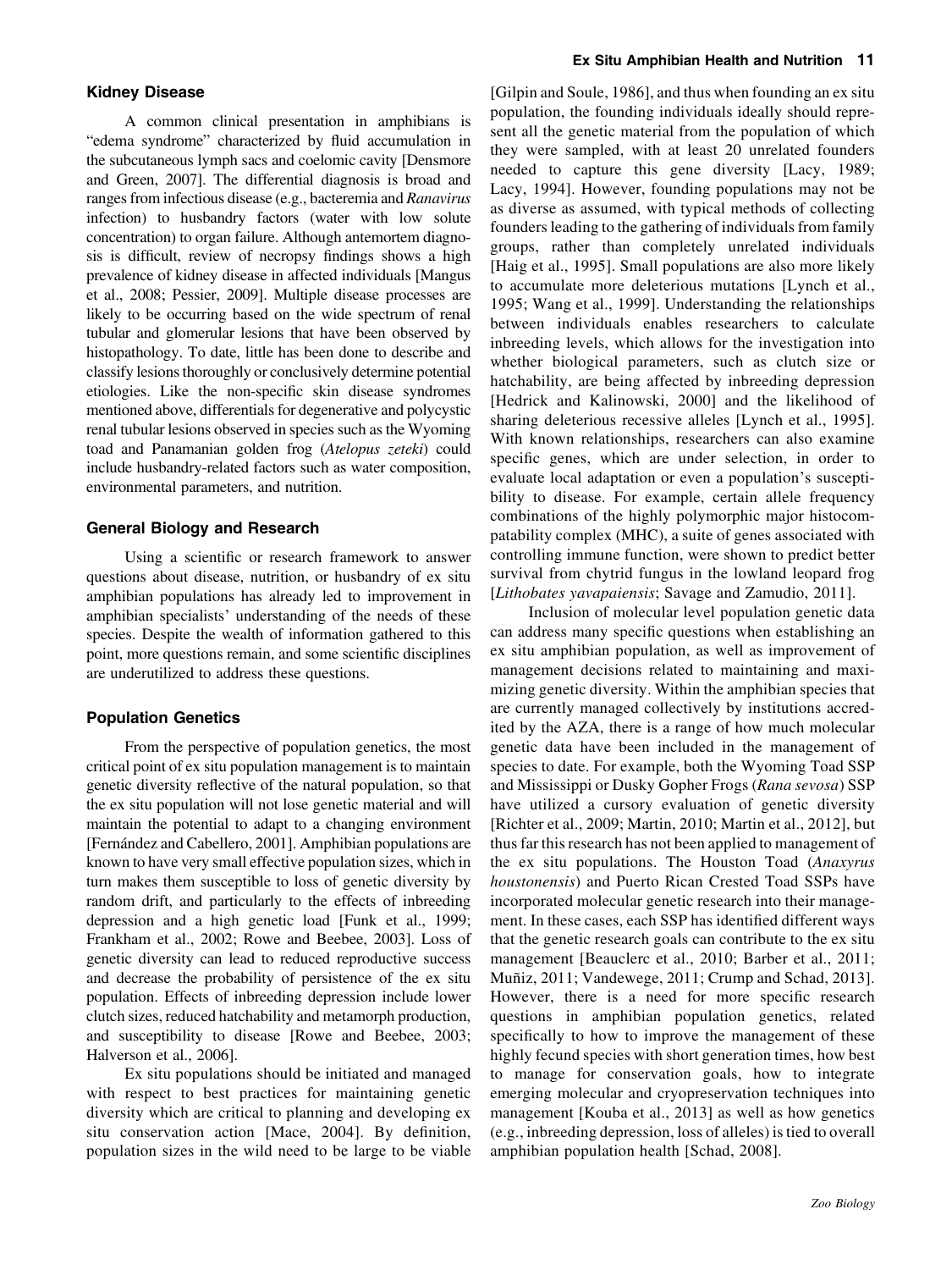#### **Toxicology**

While toxicological studies intended for in situ amphibian conservation initiatives abound, reports of ex situ toxicological issues outside of routine husbandry concerns are relatively rare. In terms of nutrition-related toxicological concerns, amphibian nutrition guidelines (see Issues in Nutrition section) should be followed to verify safety and quality of food items. Following recommended nutrient levels (Table 1) would minimize concerns regarding over‐supplementation and associated toxicity. Amphibian husbandry guidelines [see Issues in Ex Situ Husbandry section; Poole and Grow, 2012] should be consulted to ensure proper cleaning protocols are in place (for both foodstuffs and habitats). These guidelines [e.g., Issues in Ex Situ Husbandry, above; Odum and Zippel, 2011; Poole and Grow, 2012] have also outlined appropriate and inappropriate materials used for housing and managing amphibian collections. The amphibian water quality guidelines [e.g., Odum and Zippel, 2011; Poole and Grow, 2012] include appropriate targets and limits for potential toxicants such as chlorine, ammonia, phosphate, carbon dioxide, and other water quality levels and should be used to avoid amphibian exposure to toxic levels. In terms of husbandry and water quality, fluorosis was cited as a factor in the development of metabolic bone disease in a frog species [Shaw et al., 2012].

#### Ecology and Behavior

In general, there is a lack of baseline data and comparative information for most basic ecological aspects of amphibian biology, particularly of those species that are managed in ex situ collections or those that have been identified as declining or of conservation concern (see Issues in Husbandry section). While ecological aspects of many nonthreatened and widespread species have been studied extensively, often those species near extinction are also those most under‐studied. In addition, much research in the field is focused heavily on documented causes of decline of amphibian populations [Beebee and Griffiths, 2005]. Clearly, there is a need for more basic data on life‐history parameters, local adaptations, habitat use, dispersal behavior, and population dynamics, especially factors influencing long‐term persistence of amphibian species and their habitat [Semlitsch, 2002; Young et al., 2001]. However, because some species are in urgent need of conservation action, we cannot afford to wait for additional data from wild populations, and thus ex situ populations can serve as controlled study systems to answer some of these basic biological questions [Semlitsch, 2002].

#### Stress Endocrinology

Historically, studies examining endocrine function in amphibians have focused primarily on monitoring or inducing reproduction and the study of growth and development. Most of these studies utilized blood samples collected from cardiac puncture, femoral, ventral abdominal or lingual vein [Whitaker

and Wright, 2001] to examine hormone levels [Licht et al., 1983; Zerani et al., 1991] or changes in hematology [Davis et al., 2008]. Due to the potentially invasive nature of the sample collection, these studies were often limited in terms of sample size, methodology and number of species studied. The method of capture and restraint for blood sample collection itself can also induce almost immediate changes in stress and reproductive hormones creating confounding effects [Sapolsky et al., 2000]. However, methods of non‐invasive collection of biological samples to measure glucocorticoids can be performed that can serve as a useful tool in studying physiology issues. These noninvasive methods can be used to monitor population differences or individual changes in stress physiology [Sapolsky et al., 2000] resulting from environmental change, such as those that are a result of global climate change [Pounds et al., 2006], changes in habitat and water quality or pH [Alford and Richards, 1999; Blaustein et al., 2010; Blaustein et al., 2012], and the presence of foreign materials such as chemical toxins such as pesticides, herbicides, and fungicides [Bernanke and Köhler, 2009; Köhler and Triebskom, 2013]. The resulting changes in stress hormones can leave populations more susceptible to disease [Warne et al., 2011; Rohr et al., 2013] and potentially alter or inhibit reproduction [Moore and Zoeller, 1985; Paolucci et al., 1990].

Multiple endocrinological questions have already been studied in amphibians using plasma corticosterone, including changes with seasonality [Licht et al., 1983; Zerani et al., 1991] and effects of ex situ environments and increased stress levels [Zerani et al., 1991; Coddington and Cree, 1995]. Stress effects on reproduction have also been studied, with findings that increased levels of stress hormones can be socially important, and even beneficial, leading to increased energy and mobilization needed with seasonal reproduction [Moore and Jessop, 2003]. However, research has found that increased stress for extended periods of time can decrease luteinizing hormone‐releasing hormone (LHRH) and testosterone (T5)[Moore and Zoeller, 1985; Paolucci et al., 1990].

Recently, a new method examining and comparing cortisol and corticosterone metabolites in urine to study stress responses in amphibians has been developed and validated in Fijian ground frogs (Platymantis vitianus), examining differences between individuals in the wild verses those in a conservation breeding program using an adrenocorticotropic hormone (ACTH) challenge [Sigma A-0298,  $0.446 \mu$ g ACTH/g bodyweight; Narayan et al., 2010]. This study was able to account for sex differences, seasonality, and postcapture changes in corticosterone. The minimally‐invasive nature of urine collection for monitoring stress and reproductive hormones is advantageous in that urine samples are easy to collect and can be stored frozen indefinitely [Monfort, 2003; Narayan, 2014]. Although a physiological stress response can be measured in circulation almost immediately after the event [<1 min, Sapolsky et al., 2000] there is a delay in metabolism of the stimulated glucocorticoids such that the elevated response is often not observed in urine or feces for hours to days after the stimulatory event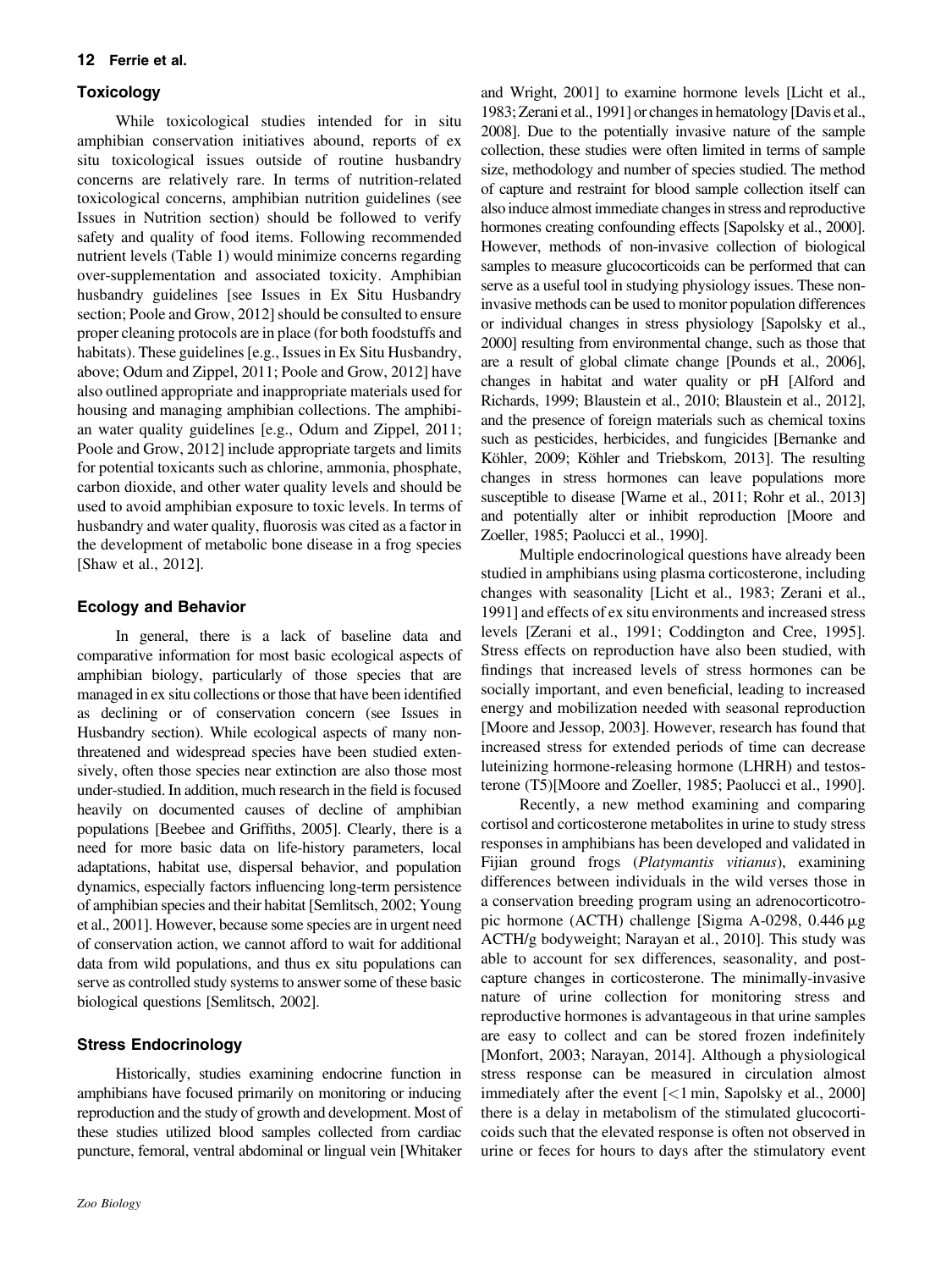[Monfort, 2003]. Once the lag time in the elimination of glucocorticoid metabolites in response to ACTH challenge is determined in a study species, the information can be used to determine the best timing for collection of urine samples for measurement of baseline or maximal stress responses as well as repeated samples within individuals as needed [Narayan et al., 2010].

Similar studies can now be conducted with commercially available corticosterone enzyme immunoassay kits available from companies such as Arbor Assays (e.g., Detect $X^{\text{\textcircled{R}}}$  K014-H1, [www.arborassays.com\)](http://www.arborassays.com/). However, care must be taken to perform proper biological, physiological, chemical and sometimes comparison assay (antisera) validations [Jiménez et al., 2011], as well as methodological considerations such as sample collection, processing and storage effects for each antisera tested to properly account for potential individual and species specific differences in glucocorticoid and reproductive steroid metabolism [Buchanan and Goldsmith, 2004; Sherrif et al., 2011; Goymann, 2012; Narayan, 2013]. In combination with ACTH challenge, gas chromatographic techniques have been found to be invaluable in determining the appropriateness of the antisera chosen for immunoassay of species‐specific and often sex‐ specific differences [Dehnhard et al., 2003; Touma and Palme, 2005; Lepschy et al., 2007; Shutt et al., 2012]. In ex situ populations, corticosterone has been used to examine effects of capture, ex situ environments, transport, and changes in husbandry methods [Narayan, 2013] or diet [Goymann, 2012]. Future studies should be developed to understand individual variability, effects of stress on reproduction, and effects of stress on immune function and responsiveness. A few questions remain in monitoring stress hormones in amphibians, such as: Which is the best sampling method to use for monitoring stress in amphibians? Can hormones regularly be obtained from other sources such as feces or urine, rather than relying on blood sampling alone?

Instituting a formalized inter‐disciplinary research approach has proven to be beneficial not only to the management of current ex situ populations, but also in moving forward with future conservation and reintroductions projects.

#### **CONCLUSIONS**

Common themes are found throughout each priority area for amphibian ex situ management. One of the major conclusions is that there is a critical need to design and implement standardized approaches that will facilitate the assessment and evaluation of factors impacting amphibian health. Historically, efforts conducted by colleagues in different fields and institutions worldwide have resulted in a range of different approaches without necessarily having well-defined standards, techniques, tools, measurement units, and protocols in place to evaluate different aspects related to amphibian health. This lack of standardization and resulting significant variability on approaches currently used represents a significant challenge when attempting to objectively

and comprehensively evaluate parameters associated with the health and nutritional status of different amphibian species.

When attempting to better understand factors affecting amphibian health, it is important to be able to accurately measure and quantify physiological parameters, disease status, and risk factors associated with individual and population health. Four general areas of improvement were identified in relation to how measurements are currently taken to evaluate ex‐situ amphibian health: Infectious Diseases, Husbandry, Genetics and Stress, and Nutrition. To address this challenge, four priorities were identified to better understand different factors impacting amphibian health. A consensus was reached regarding the need to gain knowledge for different amphibian species and life stages. These include:

- 1. Identify and quantify major health issues affecting ex situ amphibian populations.
- 2. Identify and coordinate laboratories to conduct analyses using standardized and well‐recognized/validated protocols to measure nutritional, infectious diseases, genetic and hormonal parameters.
- 3. Determine in situ (in the wild in their natural environment) baseline distribution of parameters (e.g., serum nutrients, mortality and fecundity, feeding and reproductive behavior) related to amphibian health.
- 4. Establish an inter‐disciplinary or epidemiological research approach to target specific hypotheses related to amphibian health such as the effects of population genetics (e.g., relatedness, inbreeding) on disease susceptibility, how environmental parameters are related to chronic stress and hormone production, and how immune function differs based on stress.

These four priorities are expanded upon in the summary paper of this issue, which provides recommendations for action necessary to address questions about amphibian health in ex situ populations [Olea‐Popelka et al., 2014; this issue].

This overview of nutrition, health, husbandry, and general biology and research aspects of ex situ amphibian care should serve as a foundation for much needed future research in these areas. Despite the multi‐faceted approach to ex situ amphibian care, it is evident that population managers must develop more standardized approaches, yet tailor their methods to individual species' needs in order to have successful CBPs for amphibians.

#### **REFERENCES**

- Adkins E, Driggers T, Ferguson G, et al. 2003. Ultraviolet light in reptiles, amphibians. J Herpetol Med Surg 13:27–37.
- Alford RA, Richards SJ. 1999. Global amphibian declines: a problem in applied ecology. Annu Rev Ecol System 30:133–165.
- Allen ME, Oftedal OT. 1989. Dietary manipulation of the calcium content of feed crickets. J Zoo Wildlife Med 20:26–33.
- Anderson SJ. 2000. Increasing calcium levels in cultured insects. Zoo Biol 19:1–9.
- Antwis RE, Browne RK. 2009. Ultraviolet radiation and vitamin D3 in amphibian health, behavior, diet and conservation. Comp Biochem Physiol A 154:184–190.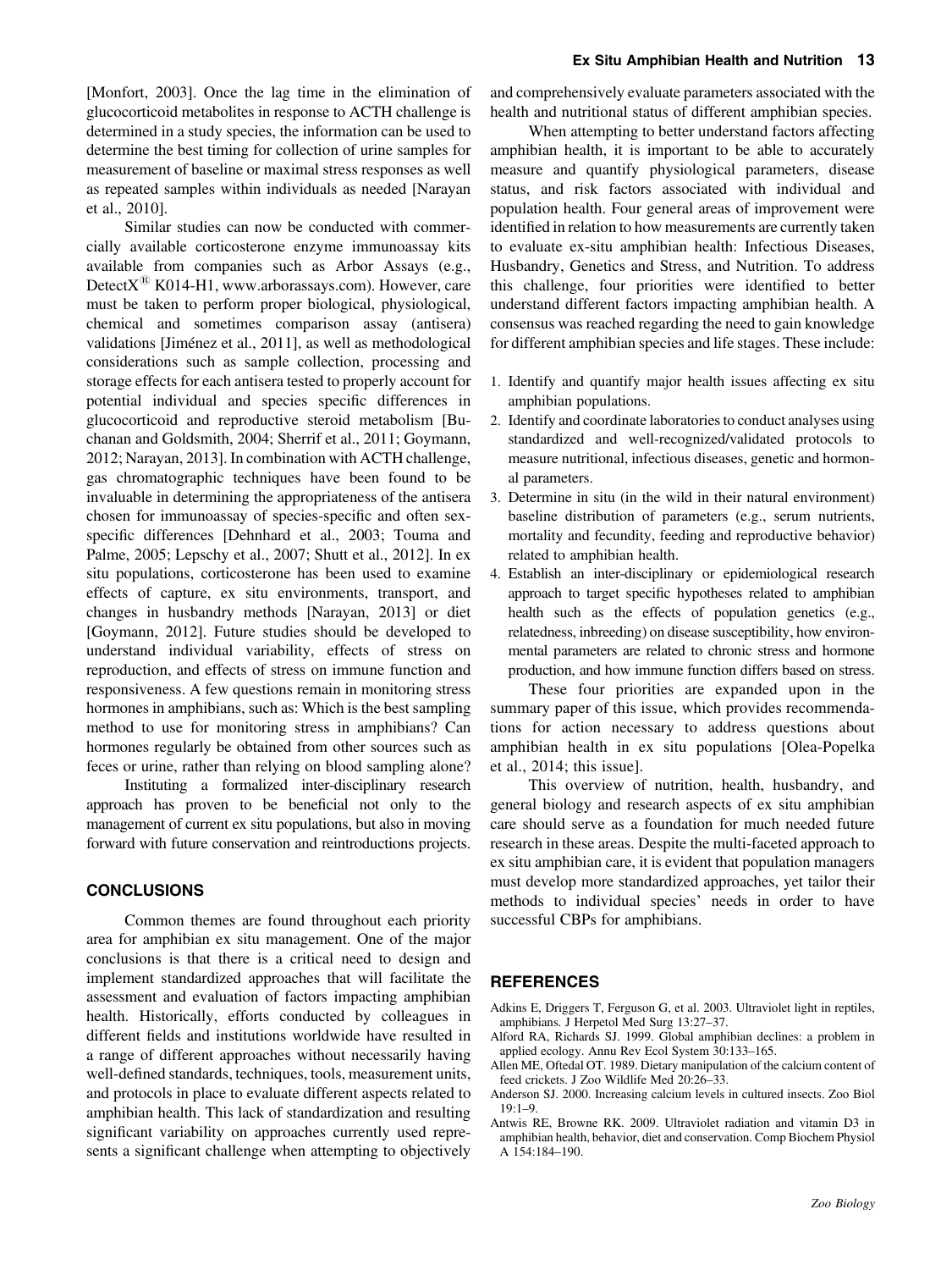- Antwis RE, Preziosi RF, Fidgett AL. 2014. Effects of different UV and calcium provisioning on health and fitness traits of red‐eyed tree frogs (Agalychnis callidryas). J Zoo Aqua Res 2:69–76.
- Arnold KE, Ramsay SL, Henderson L, Larcombe S. 2011. Seasonal variation in diet quality: antioxidants, invertebrates and Blue tits Cyanistes caeruleus. Biol J Linn Soc 99:708–717.
- Atkinson DE. 1992. Functional roles of urea synthesis in vertebrates. Physiol Zool 65:243–267.
- Attard L. 2013. The development and evaluation of a gut loading diet for feeder crickets formulated to provide a balanced nutrient source for insectivorous amphibians and reptiles. Thesis presented to the University of Guelph. p 149.
- Aye PP, Morishita TY, Saif YM, et al. 2000. Induction of vitamin A deficiency in turkeys. Avian Dis 44:809–817.
- Balinsky JB. 1981. Adaptation of nitrogen metabolism to hypertonic environment in Amphibia. J Exp Zool 215:335–350.
- Banas JA, Loesche WJ, Nace GW. 1988. Possible mechanisms responsible for the reduced intestinal flora in hibernating leopard frogs (Rana pipiens). Appl Environ Microbiol 54:2311–2317.
- Barber D, Smith D, Schad K, Long S. 2011. Population analysis and breeding and transfer plan: Puerto Rican crested toad (Peltophryne lemur) AZA Species Survival Plan<sup>83</sup> Green Program. Silver Springs, MD: Association of Zoos and Aquariums.
- Barker D, Fitzpatrick MP, Dierenfeld ES. 1998. Nutrient composition of selected whole invertebrates. Zoo Biol 17:123–134.
- Beauclerc KB, Johnson B, White BN. 2010. Genetic rescue of an inbred captive population of the critically endangered Puerto Rican crested toad (Peltophryne lemur) by mixing lineages. Conserv Genet 11:21–32.
- Beebee TFC, Griffiths RA. 2005. The amphibian decline crisis: a watershed for conservation biology? Biol Conserv 125:271–285.
- Bender DA. 2003. Vitamin A: retinoids and caroteniods. In: Bender DA, editor. Nutritional biochemistry of the vitamins. Cambridge, MA: Cambridge University Press. p 30–76.
- Bennett M, Johson A. 1973. Osmotic stress, ACTH and the white blood cell picture in newts, Notophthalmus viridescens. J Comp Physiol 82:333–338.
- Bernanke J, Köhler HR. 2009. The impact of environmental chemicals on wildlife vertebrates. Rev Environ Contam Toxicol 198:1–47.
- Blaustein A, Kiesecker JM, Chivers DP, Anthony RG. 1997. UV radiation cuases deformities in amphibian embryos. PNAS 94:13735–13737.
- Blaustein AR, Walls SC, Bancroft BA, et al. 2010. Direct and indirect effects of climate change on amphibian populations. Diversity 2:281–313.
- Blaustein AR, Gervasi SS, Johnson PTJ, et al. 2012. Ecophysiology meets conservation: understanding the role of disease in amphibian population declines. Philos Trans R Soc Lond B Biol Sci 367:1688–1707.
- Bletz MC, Loudon AH, Becker MH, et al. 2013. Mitigating amphibian chytridiomycosis with bioaugmentation: characteristics of effective probiotics and strategies for their selection and use. Ecol Lett 16:807–820.
- Boutilier R, Stiffler D, Towes D. 1992. Exchange of respiratory gases, ions, and water in amphibious and aquatic amphibians. Environmental physiology of the amphibians. Chicago, IL, USA: The University of Chicago Press. p 81–124.
- Brenes Soto A, Dierenfeld ES. 2014. Effectof dietary carotenoids on fatsoluble vitamin A status and skin pigmentation in tomato frogs (Dyscophus quineti), this issue.
- Brenner FJ. 1969. The role of temperature and fat deposition in hibernation and reproduction in two species of frogs. Herpetologica 25:105–113.
- Brenner FJ, Brenner PE. 1969. The influence of light and temperatures on body fat and reproductive conditions of Rana pipiens. Ohio J Sci 69: 305–312.
- Brown GW, Brown WR, Cohen PP. 1959. Comparative biochemistry of urea synthesis. J Biol Chem 234:735–738.
- Brown LE, Rosati RR. 1997. Effects of three different diets on survival and growth of larvae of African Clawed Frog Xenoups laevis. Progress Fish-Cult 59:54–58.
- Browne RK, Seratt J, Vance C, Kouba A. 2006. Hormonal priming, induction of ovulation and in‐vitro fertilization of the endangered Wyoming toad (Bufo baxteri). Reprod Biol Endocrinol 4:34.
- Browne RK, Verschooren E, Antwis RE, Vercaammen F. 2009. UV‐B, Vitamin D3. AArk Science Research. Available at: [http://aark.portal.isis.](http://aark.portal.isis.org/ReseachGuide/Amphibian%20zoo%20studies/Amphibian%20UV-B%20and%20Vitamine%20D3.pdf) [org/ReseachGuide/Amphibian%20zoo%20studies/Amphibian%20UV](http://aark.portal.isis.org/ReseachGuide/Amphibian%20zoo%20studies/Amphibian%20UV-B%20and%20Vitamine%20D3.pdf)‐B [%20and%20Vitamine%20D3.pdf.](http://aark.portal.isis.org/ReseachGuide/Amphibian%20zoo%20studies/Amphibian%20UV-B%20and%20Vitamine%20D3.pdf) Accessed 1 Oct 2013.
- Browne RK, Zippel K. 2007. Reproduction and larval rearing of amphibians. ILAR J 48:214–234.
- Buchanan KL, Goldsmith AR. 2004. Noninvasive endocrine data for behavioural studies: the importance of validation. Anim Behav 67:183– 185.
- Campbell CR, Voyles J, Cook DI, Dinudum A. 2012. Frog skin epithelium: electrolyte transport and chytridiomycosis. Int J Biochem Cell Biol 44:431–434.
- Carmona‐Osalde C, Olvera‐Novoa MA, Rodríguez‐Serna M, Flores‐Nava A. 1996. Estimation of the protein requirement for bullfrog (Rana catesbeiana) tadpoles, and its effect on metamorphosis ratio. Aquaculture 141:223–231.
- Cereijido M, Herrera FC, Flanigan WJ, Curran PF. 1964. The influence of Na concentration on Na transport across frog skin. J Gen Physiol 47:879–893.
- Christy MT, Dickman CR. 2002. Effects of salinity on tadpoles of the green and golden bell frog (Litoria aurea). Amphibia‐Reptilia 23:1–11.
- Claussen DL, Layne JRJ. 1983. Growth and survival of juvenile toads, Bufo woodhousei, maintained on four different diets. J Herpetol 17:107–112.
- Clayton LA. 2005. Amphibian gastroenterology. Vet Clin N Am Exot Anim Pract 8:227–245.
- Clugston RD, Blaner WS. 2014. Vitamin A (retinoid) metabolism and actions: what we need to know when feeding amphibians and other animals. Zoo Biol 9999:1–9. doi: 10.1002/zoo.21140
- Coddington EJ, Cree A. 1995. Effect of acute captivity stress on plasma concentrations of corticosterone and sex steroids I female whistling frogs, Litoria ewingi. Gen Comp Endocrinol 100:33–38.
- Cragg MM, Balinksy JB, Baldwin E. 1961. A comparative study of nitrogen excretion in some amphibian and reptiles. Comp Biochem Physiol 3:227– 235.
- Crawshaw G. 2003. Anurans (Anura, Salienta): frogs, toads. In: Fowler ME, editor. Zoo and wild animal medicine. St. Louis: Elsevier. p 22–33.
- Crawshaw G, Pienkowski M, Lentini A, et al. 2014. Brown skin disease—a syndrome of dysecdysis in Puerto Rican Crested toads (Peltophryne lemur), this issue.
- Crippen TL, Sheffield CL, Esquivel SV, Droleskey RE, Esquivel JF. 2009. The acquisition and internalization of Salmonella by the lesser mealworm, Alphitobius diaperinus (Coleoptera: Tenebrionidae). Vector‐Borne Zoonot 9:65–71.
- Crump P, Schad K. 2013. Population analysis breeding and transfer plan: Houston toad (Bufo (Anaxyrus) houstonensis) AZA Species Survival Plan<sup>®</sup> Green Program. Silver Springs, MD: Association of Zoos and Aquariums.
- Davidson C, Knapp R, 2007. Multiple stressors and amphibian declines: dual impacts of pesticides and fish on yellow‐legged frogs. Ecol Appl 17: 587–597.
- Davis AK, Maerz J. 2011. Assessing stress levels of captive-reared amphibians with hematological data: implications for conservation initiatives. J Herpetol 45:40–44.
- Davis AK, Maney DL, Maerz JC. 2008. The use of leukocyte profiles to measure stress in vertebrates: a review for ecologists. Funct Ecol 22: 722–760.
- Dehnhard M, Schreer A, Krone O, et al. 2003. Measurement of plasma corticosterone and fecal glucocorticoid metabolites in the chicken (Gallus domesticus), the great cormorant (*Phalacrocorax carbo*), and the goshawk (Accipiter gentilis). Gen Comp Endocrinol 131:345–352.
- Densmore CL, Green DE. 2007. Diseases of amphibians. ILAR 48:235–254.
- Dowd PF. 1992. Detoxification of mycotoxins by insects. ACS Symp Ser 505:264–275.
- Dierenfeld ES, King JD. 2008. Digestibilty and mineral availability of Pheonix worms (Hermetia illucens) ingested by mountain chicken frogs (Leptodactylus fallax). J Herpetol Med Surg 18:100–105.
- Dugas MB, Yeager J, Richards‐Zawacki CL. 2013. Carotenoid supplementation enhances reproductive success in captive strawberry poison frogs (Oophaga pumilio). Zoo Biol 32:655–658.
- Elkan E, Zwart P. 1967. The ocular disease of young terrapins caused by vitamin A deficiency. Pathol Vet 4:201–222.
- Eeva T, Helle S, Salminen JP, Hakkarainen H. 2010. Carotenoid composition of invertebrates consumed by two insectivorous bird species. J Chem Ecol 36:608–613.
- Farquhar M, Palade GE. 1964. Functional organization of amphibian skin. Proc Natl Acad Sci 51:569–577.
- Fernández J, Cabellero A. 2001. A comparison of management strategies for conservation with regard to population fitness. Conserv Genet 2:121–131.
- Finke M. 2003. Gut loading to enhance the nutrient content of insects as food for reptiles: a mathematical approach. Zoo Biol 22:147–162.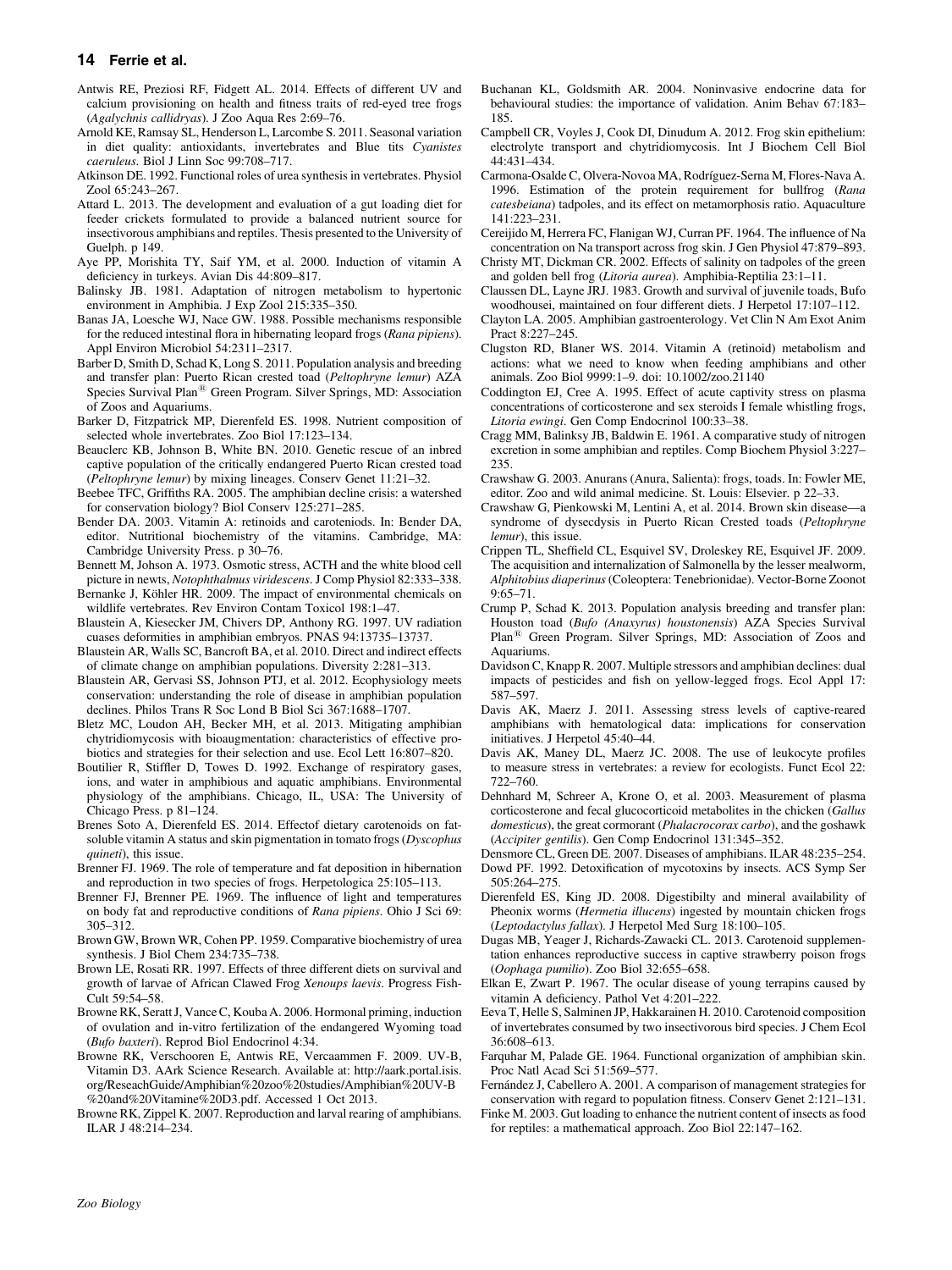#### Ex Situ Amphibian Health and Nutrition 15

Finke MD. 2002. Complete nutrient composition of commerically raised invertebrates used as food for insectivores. Zoo Biol 21:269–285.

Finke MD. 2013. Complete nutrient content of four species of feeder insects. Zoo Biol 32:27–36.

- Frankham R, Ballou JD, Briscoe DA. 2002. Introduction to conservation genetics. Cambridge: Cambridge University Press.
- Funk WC, Tallmon DA, Allendorf FW. 1999. Small effective population size in the long‐toed salamander. Mol Ecol 8:1633–1640.
- Gaborieau O, Measey GJ. 2004. Termitivore or detritivore? A quantitative investigation into the diet of the East African caecilian Boulengerula taitanus. Anim Biol 54:45–56.
- Gagliardo R, Griffith E, Hill R, et al. 2010. Observations on the captive reproduction of the horned marsupial frog Gastrotheca cornuta (Boulenger 1898). Herpetol Rev 41:52–58.
- Gascon C, Collins JP, Moore RD, et al., editors. 2007. Amphibian conservation action plan. Gland, Switzerland and Cambridge, UK: IUCN/ SSC Amphibian Specialist Group. p 64.
- Gatten RE, Miller K, Full RJ. 1992. Energetics at rest and during locomotion. In: Feder ME, Burggren WW, editors. Environmental physiology of the amphibians. Chicago: University of Chicago Press. p 314–377.
- Gerhmann WB. 1987. Ultraviolet irradiances of various lamps used in animal husbandry. Zoo Biol 6:117–127.
- Gilpin ME, Soule ME. 1986. Minimum viable populations: processes of species extinction. In: Soule ME, editor. Conservation biology: the science of scarcity and diversity. Sunderland, MA: Sinauer Associates. p 19–34.
- Glater J, Hong SK, Elimelech M. 1994. The search for a chlorine‐resistant reverse‐osmosis membrane. Desalination 95:325–345.
- Gomez‐Mestre I, Tejedo M. 2003. Local adaptation of an anuran to osmotically stressful environments. Evolution 57:1889–1899.
- Gossling J, Loesche WJ, Nace GW. 1982. Response of intestinal flora of laboratory-reared leopard frogs (Rana pipiens) to cold and fasting. Appl Envoron Microbiol 44:67–71.
- Goymann W. 2012. On the use of non‐invasive hormone research in uncontrolled, natural environments: the problem with sex, diet, metabolic rate and the individual. Methods Ecol Evol 3:757–765.
- Hadfield MA, Clayton LA, Barnett SL. 2006. Nutritional support of amphibians. Top Med Surg 15:255-263.
- Haig SM, Ballou JD, Casna NJ. 1995. Genetic identification of kin in Micronesian kingfishers. J Hered 86:423–431.
- Halverson MA, Skelly DK, Caccone A. 2006. Inbreeding linked to amphibian survival in the wild but not in the laboratory. J Hered 97:499–507.
- Heatwole H, Sullivan BK. 1994. Social behavior. In: Amphibian biology, Vol. 2. Chipping Norton, Australia: Surrey Beatty and Sons Pty. Ltd. p 299.
- Hedrick PW, Kalinowski ST. 2000. Inbreeding depression in conservation biology. Ann Rev Ecol Syst 31:139–162.
- Hillman SS, Withers PC, Drewes RC, Jillyard SD. 2009. Ecological and environmental physiology of amphibians. Oxford: Oxford University Press.
- Hoby S, Wenker C, Robert N, et al. 2010. Nutritional metabolic bone disease in juvenile veiled chameleons (Chamaeleo calyptratus) and its prevention. J Nutr 140:1923–1931.
- Holick MF. 1995. Environmental factors that influence the cutaneous production of vitamin D. Am J Clin Nutr 61.3:638S–645S.
- Hunt‐Coslik A, Ward AM, McClements RD. 2009. Gut loading as a method to effectively supplement crickets with calcium and vitamin A. In: Ward A, Treiber K, Schmidt D, Coslik A, Maslanka M, editors. Tulsa OK: p 163– 171.
- Jiménez G, Lemus JA, Meléndez L, Blanco G, Laiolo P. 2011. Dampened behavioral and physiological responses mediate birds' association with humans. Biol Conserv 144:1702–1711.
- Jones LD, Cooper RW, Harding RS. 1968. Composition of the mealworm Tenebrio molitor larva. J Zoo Anim Med 3:34–41.
- Jorgensen CB. 1989. Patterns of growth and fattening in young toads, Bubo bufo, fed mealworms. Copeia 1989:124–128.
- Jorgensen CB. 1994. Rober Townson's observations on amphibian water economy revived. Comp Biochem Physiol 109A:325–334.
- Kaplan PB, Nepomniashchaya AM, Yaslovetskiy IG. 1986. Fatty acid composition of predatory larvae of aphidphages and its dependence on nature of food. Entomol Obozr 2:262–268.
- Katz U. 1989. Strategies of adaptation to osmotic stress in anuran Amphibia under salt and burrowing conidtions. Comp Biochem Physiol Part A Physiol 93:499–503.
- Klasing KC, Thacker P, Lopez MA, Calvert CC. 2000. Increasing the calcium content of mealworms (Tenebrio molitor) to improve their nutritional value for bone mineralization of growing chicks. J Zoo Wildlife Med 31:512–517.
- Kohl KD, Cary TL, Karasov WH, Dearing MD. 2013. Restructuring of the amphibian gut microbiota through metamorphosis. Environ Microbiol Rep Early view: http://dx.doi.org/10.1111/1758‐2229.12092.
- Köhler HR, Triebskom R. 2013. Wildlife ecotoxicology of pesticides: can we track effects to the population level and beyond? Science 341:759–765.
- Kouba JA, Lloyd RE, Houch ML, et al. 2013. Emerging trends for biobanking amphibian genetic resources: the hope, reality and challenges for the next decade. Biol Cons 164:10–21.
- Lacy RC. 1989. Analysis of founder representation in pedigrees: founder equivalents and founder genome equivalents. Zoo Biol 8:111–123.
- Lacy RC. 1994. Managing genetic diversity in captive populations of animals. In: Bowles ML, Whelan CJ, editors. Restoration of endangered species. Cambridge, UK: Cambridge University Press. p 63–89.
- Langkilde T, Shine R. 2006. How much stress do researchers inflict on their study animals? A case study using a scincid lizard, Eulampus heatwolei. J Exp Biol 209:1035–1043.
- Lepschy M, Touma C, Hruby R, Palme R. 2007. Non‐invasive measurement of adrenocortical activity in male and female rats. Lab Anim 41:372–387.
- Levy R, Cromroy HL. 1972. Concentration of some major and trace elements in forty-one species of adult and immature insects determined by atomic absorption spectroscopy. Ann Entom Soc Am 66:523–526.
- Li H, Vaughan MJ, Browne RK. 2009. A complex enrichment diet improves growth and health in the endangered Wyoming Toad (Bufo baxteri). Zoo Biol 28:197–213.
- Licht P, McCreery BR, Barnes R, Pang R. 1983. Seasonal and stress related changes in plasma gonadotropins, sex steroids, and corticosterone in the bullfrog, Rana catesbeiana. Gen Comp Endocrinol 50:124–145.
- Livingston S, Lavin S, Sullivan K, Valdes E. 2014. Challenges with effective supplementation of amphibians: a review of cricket supplementation studies, this issue.
- Lynch M, Conery J, Bürger R. 1995. Mutation accumulation and the extinction of small populations. Am Nat 146:489–518.
- Mace GM. 2004. The role of taxonomy in species conservation. Philos Trans R Soc Lond B Biol Sci 359:711–719.
- Mangus LM, Montali RJ, Clayton LA, Bronson E. 2008. Renal disease in captive frogs a retrospective study of amphibian histopathology. In: Proceedings of the Association of Reptilian and Amphibian Veterinarians, 15th Annual Conference, Los Angeles, California, USA.
- Marin ML, Crump P. 2010. Vitamin A (retinol) determination in hybrid Houston toads (Bufo houtonensis x woodhousii) after topical administration. Proc Am Assoc Zoo Vet 2010:86.
- Martin RM. 2010. Characterization of the genetic diversity in endangered Wyoming toad (Anaxyrus baxteri). MS Thesis, New Mexico State **University**
- Martin RM, Keeler‐Foster CL, Boykin KG, Zegers G, Wilson WD. 2012. Isolation and characterization of eight novel microsatellite loci in endangered Wyoming toad, Bufo baxteri. Conserv Genet Resour 4:347– 349.
- Martínez IP, Paz Herráez M, Álvarez R. 1994. Response of hatchery‐reared Rana perezi larvae fed different diets. Aquaculture 128:235–244.
- Martinez IP, Real M, Alvarez R. 2004. Growth of Rana perezi Seoane, 1885 froglets fed on diets with different nutrient compositions. Aquaculture 241:387–394.
- Martins FMS, Oom MdM, Rebelo R, Rosa GM. 2013. Differential effects of dietary protein on early life‐history and morphological traits in natterjack toad (Epidalea calamita) tadpoles reared in captivity. Zoo Biol 32:457– 462.
- McComb A. 2010. Evaluation of vitamin A supplementations for captive amphibian species: North Carolina State University.
- McMillian WW, Widstrom NW, Wilson DM. 1981. Rearing the Maize Weevil on maize genotypes when aflatoxin-producing Aspergillus flavus and A. parasiticus isolates were present. Environ Entomol 10:760–762.
- Michaels CJ, Antwis RE, Preziosi RF. 2014. Impacts of UVB provision and dietary calcium content on serum vitamin D3, growth rates, skeletal structure and coloratino in captive oriental fire-bellied toads (Bombina orientalis). An Phys An Nutr doi: 10.1111/jpb.12203
- Michaud L, Blancheton JP, Bruni V, Pierdrahita R. 2006. Effect of particulate organic carbon on heterotrophic bacterial populations and nitrification efficiency in biological filters. Aqua Eng 34:224–233.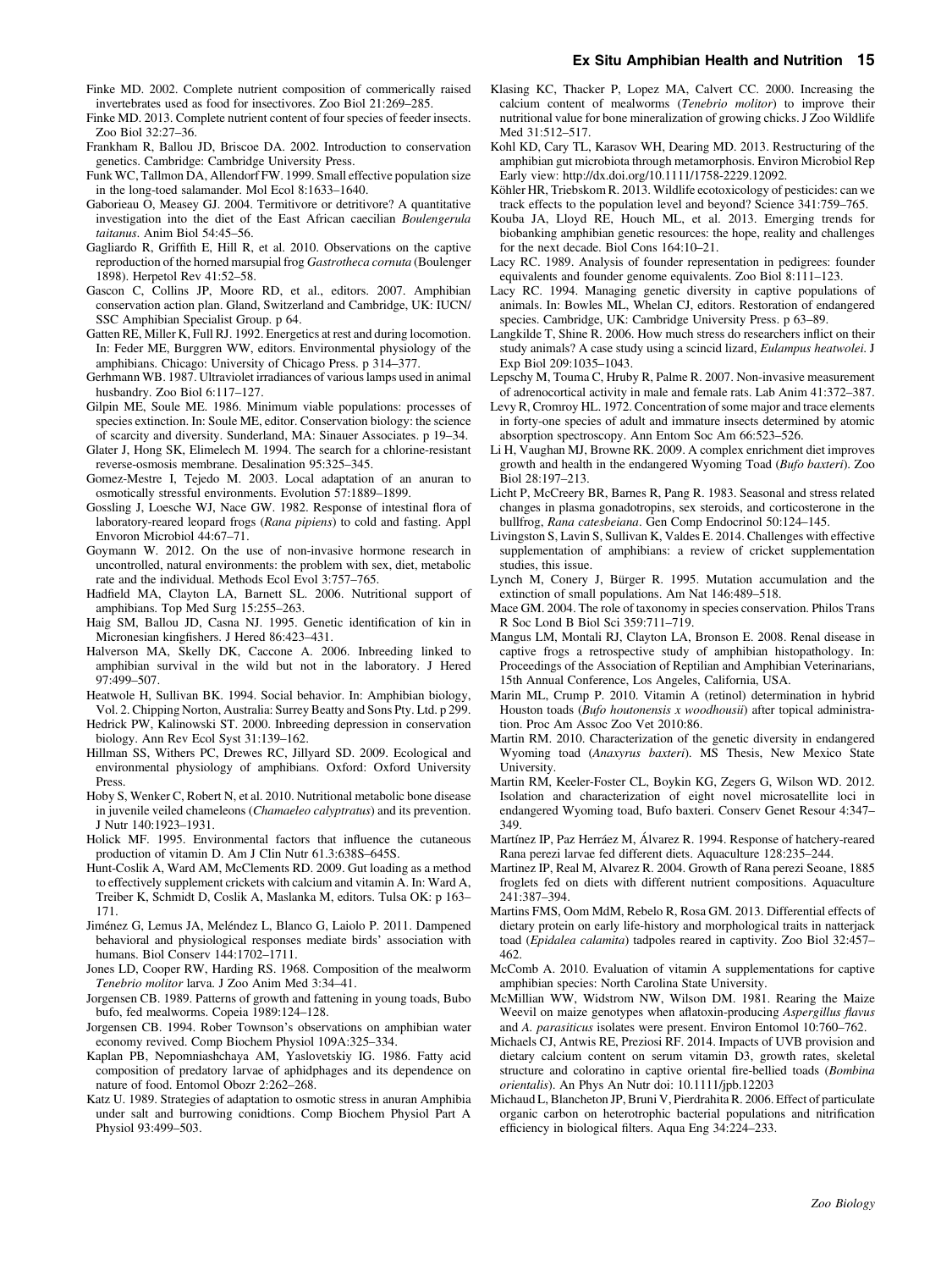- Miles J, Williams J, Hailey A. 2004. Frog farming: Investigation of biological and mechanical agents to increase the consumption of pelleted food by adult Rana temporaria. Appl Herpetol 1:271–286.
- Monfort SL. 2003. Non‐invasive endocrine measures of reproduction and stress in wild populations. In: Holt WV, Pickard AR, Rodger JC, Wildt DE, editors. Reproductive science and integrated conservation. Cambridge: Cambridge University Press. p 147–165.
- Moore FL, Zoeller RT. 1985. Stress‐induced inhibition of reproduction: evidence of suppressed secretion of LHRH in an amphibian. Gen Comp Endocrinol 60:252–258.
- Moore IT, Jessop TS. 2003. Stress, reproduction, and adrenocortical modulation in amphibians and reptiles. Horm Behav 43:39–47.
- Muñiz EM. 2011. United States Fish and Wildlife Services Puerto Rican Crested Toad Biological Opinion. USFWS. 19 pages.
- Narayan EJ. 2013. Non‐invasive reproductive and stress endocrinology in amphibian conservation physiology. Conserv Physiol 1:1–6. doi: 10.1093/ conphys/cot011
- Narayan EJ. 2014. Laboratory validation of enzyme‐immunoassays for the non‐invasive quantification of reproductive and stress hormone in amphibians. Nat Prot doi: 10.1038/protex.2014.009
- Narayan E, Molinia F, Christi K, Morley C, Cockrem J. 2010. Urinary corticosterone metabolite responses to capture, and annual patterns of urinary corticosterone in wild and captive endangered Fijian ground frogs (Platymantis vitiana). Aust J Zool 58:189–197.
- Navas CA, Antoniazzi MM, Jared C. 2004. A preliminary assessment of anuran physiological and morphological adaptation to the Caatinga, a Brazilian semi‐arid environment. Anim Environ 1275:298– 305.
- Naya DE, Bozinovic F. 2004. Digestive phenotypic flexibility in postmetamorphic amphibians: studies on a model organism. Biol Res 37: 365–370.
- Newbury JL, Paszkowski CA, Dumenko ED. 2013. A comparison of natural and restored wetlands as breeding bird habitat using a novel yolk carotenoid approach. Wetlands 33:471–482.
- NRC. 1993. Nutrient requirements of fish. Washington, DC: National Academies Press.
- NRC. 1994. Nutrient requirements of poultry. 9th edition. Washington, DC: National Academy Press.
- NRC. 1995. Nutrient requirements of laboratory animals. Washington, DC: National Academies Press.
- NRC. 2006. Nutrient requirements of dogs and cats. Washington, DC: National Academy Press.
- Odum RA, Zippel KC. 2008. Amphibian water quality: approaches to an essential environmental parameter. Int Zoo Yb 42:40–52.
- Odum RA, Zippel KC. 2011. Water Quality. [http://saveamphibians.org/](http://saveamphibians.org/Documents/waterquality.Odum.Zippel%202011%20new.pdf) [Documents/waterquality.Odum.Zippel%202011%20new.pdf](http://saveamphibians.org/Documents/waterquality.Odum.Zippel%202011%20new.pdf).
- Ogilvy V, Fidgett AL, Preziosi RF. 2012a. Differences in carotenoid accumulation among three feeder‐cricket species: implications for carotenoid delivery to captive insectivores. Zoo Biol 31:470–478.
- Ogilvy V, Preziosi RF, Fidgett AL. 2012b. A brighter future for frogs? The influence of carotenoids on the health, development and reproductive
- success of the red-eye tree frog. Anim Conserv 15:480–488.<br>Okelley JJ, Blair BG, Murdock C. 2010. Analysis and classification of the intestinal microbiota of the slimy salamander by ribosomal DNA sequencing. J AL Acad Sci 81:218–225.
- Olea‐Popelka F, Schad K, Stamper MA, et al. 2014 Leaping forward in Amphibian health and nutrition. Zoo Biol doi: 10.1002/zoo.21178
- Olvera‐Novoa MA, Ontiveros‐Escutia VM, Flores‐Nava A. 2007. Optimum protein level for growth in juvenile bullfrog (Rana catesbeiana Shaw, 1802). Aquaculture 266:191–199.
- Oonincx DG, Dierenfeld ES. 2011. An investigation into the chemical composition of alternative invertebrate prey. Zoo Biol 31:40–54.
- Oonincx DG, Van der Poel AFB. 2010. Effects of diet on the chemical composition of migratory locusts (Locusta migratoria). Zoo Biol 28:  $1 - 8$
- Paolucci M, Esposito V, Di fiore MM, Botte V. 1990. Effects of short postcapture confinement on plasma reproductive hormone ad corticosterone profiles in Rana esculenta during the sexual cycle. Italian J Zool 57:253–259.
- Pennino M, Dierenfeld ES, Behler JL. 1991. Retinol, α-tocopherol and proximate nutrient composition of invertebrates used as feed. Int Zoo Yb 30:143–149.
- Pessier AP. 2009. Edematous frogs, urinary tract disease and disorders of fluid balance in amphibians. J Exot Pet Med 18:4–13.
- Pessier AP. 2013. Short tongue syndrome and hypovitaminosis A. In: Mader DR, Divers SJ, editors. Current therapy in reptile medicine and surgery. Philadelphia, PA: Saunders.
- Pessier AP, Linn M, Garner MM, et al. 2005. Suspected hypovitaminosis A in captive toads (Bufo spp.). In: Proceedings AAZV, AAWV, AZA/NAG Joint Conference: Omaha, NE. p 57.
- Pessier AP, Mendelson JR, editors. 2010. A manual for control of infectious diseases in amphibian survival assurance colonies and reintroduction programs. Apple Valley, MN: IUCN/SCC Conservation Breeding Specialist Group.
- Pilkington JB, Simkiss K. 1966. The mobilization of the calcium carbonate deposits in the endolymphatic sacs of metamorphosing frogs. J Exp Biol 45:329–341.
- Poole VA, Grow S, editors. 2012. Amphibian Husbandry Resource Guide, Edition 2.0. Silver Spring, MD: Association of Zoos and Aquariums. p 238.
- Pounds JA, Bustamante MR, Coloma LA, et al. 2006. Widespread amphibian extinctions from epidemic disease driven by global warming. Nature 439:161–167.
- Pramuk JB, Gagliardo R. 2012. AZA recommended husbandry practices manual. Poole VA, Grow S, editors. Amphibian husbandry resource guide, Edition 2.0. Silver Spring, MD: Association of Zoos and Aquariums. p 238.
- Punzo F. 2003. Nutrient composition of some insects and arachnids. Fla Sci 66:84–898.
- Quaranta A, Bellantuono V, Cassano G, Lippe C. 2009. Why amphibians are more sensitive than mammlas to xenobiotics. PLoS ONE 4:e7699.
- Ramsay SL, Houston DC. 2003. Amino acid composition of some woodland arthropods and its implications for breeding tits and other passerines. Ibis 147:227–232.
- Reichle DE, Shanks MH, Crossley DA. 1969. Calcium, potassium, and sodium content of forest floor arthropods. Ann Entomol Soc Am 62:57–62.
- Richter SC, Crother BI, Broughton RE. 2009. Genetic consequences of population reduction and geographic isolation in the critically endangered frog, Rana sevosa. Copeia 4:799–806.
- Rodriguez C, Pessier AP. 2014. Pathologic changes associated with suspected hypovitaminosis A in amphibians under managed care. Zoo Biol doi: 10.1002/zoo.21161
- Rohr JR, Raffel TR, Blaustein AR, et al. 2013. Using physiology to understand climate‐driven changes in disease and their implications for conservation. Conserv Physiol 1:1–15. doi: 10.1093/conphys/cot022
- Rowe G, Beebee TJC. 2003. Population on the verge of a mutational meltdown? Fitness costs of genetic load for an amphibian in the wild? Evolution 57:177–181.
- Rumpold BA, Schlüter OK. 2013. Nutritional composition and safety aspects of edible insects. Mol Nutr Food Res 57:802–823.
- Russell DL. 2007. Reverse osmosis. In: Practical water treatment. Hoboken, NJ: John Wiley & Sons, Inc. p 221–225.
- Sanzo D, Hecnar SJ. 2006. Effects of road de‐icing salt (NaCl) on larval wood frogs (Rana sylvatica). Environ Pollut 140:247–256.
- Sapolsky RM, Romero LM, Munck AU. 2000. How do glucocorticoids influence stress responses? Integrating permissive, suppressive, stimulatory, and preparative actions. Endocr Rev 21:55–89.
- Savage AE, Zamudio KR. 2011. MHC genotypes associate with resistance to a frog‐killing fungus. Proc Natl Acad Sci USA 108:16705–16710.
- Schad K. (Ed.). 2008. Amphibian population management guidelines. Amphibian Ark Amphibian Population Management Workshop. 2007 December 10–11. San Diego, CA. [www.amphibianark.org.](http://www.amphibianark.org/) p 31.
- Schaefer CH. 1968. The relationship of the fatty acid composition of Heliothis zea larvae to that of its diet. J Insect Physiol 14:171–178.
- Schlumberger HG, Burk DH. 1953. Comparative study of the reaction to injury. II Hypervitaminosis D in the frog with special reference to the lime sacs. AMA Arch Pathol 56:103–124.
- Semlitsch RD. 2002. Critical elements for biologically based recovery plans of aquatic‐breeding amphibians. Conserv Biol 16:619–629.
- Shaw SD, Bishop PJ, Harvey C, et al. 2012. Fluorosis as a probable factor in metabolic bone disease in captive New Zealand native frogs (Leiopelma species). J Zoo Wildlife Med 43:549–565.
- Sherrif MJ, Dantzer B, Delehanty B, Palme R, Boonstra R. 2011. Measuring stress in wildlife: techniques for quantifying glucocorticoids. Oecologia 166:869–887.
- Shintani T, Matsuyama H, Kurata N. 2007. Development of a chlorine‐ resistant polyamide reverse osmosis membrane. Desalination 207: 340–348.
- Shutt K, Setchell JM, Heistermann M. 2012. Non‐invasive monitoring of physiological stress in the western lowland gorilla (Gorilla gorilla gorilla):